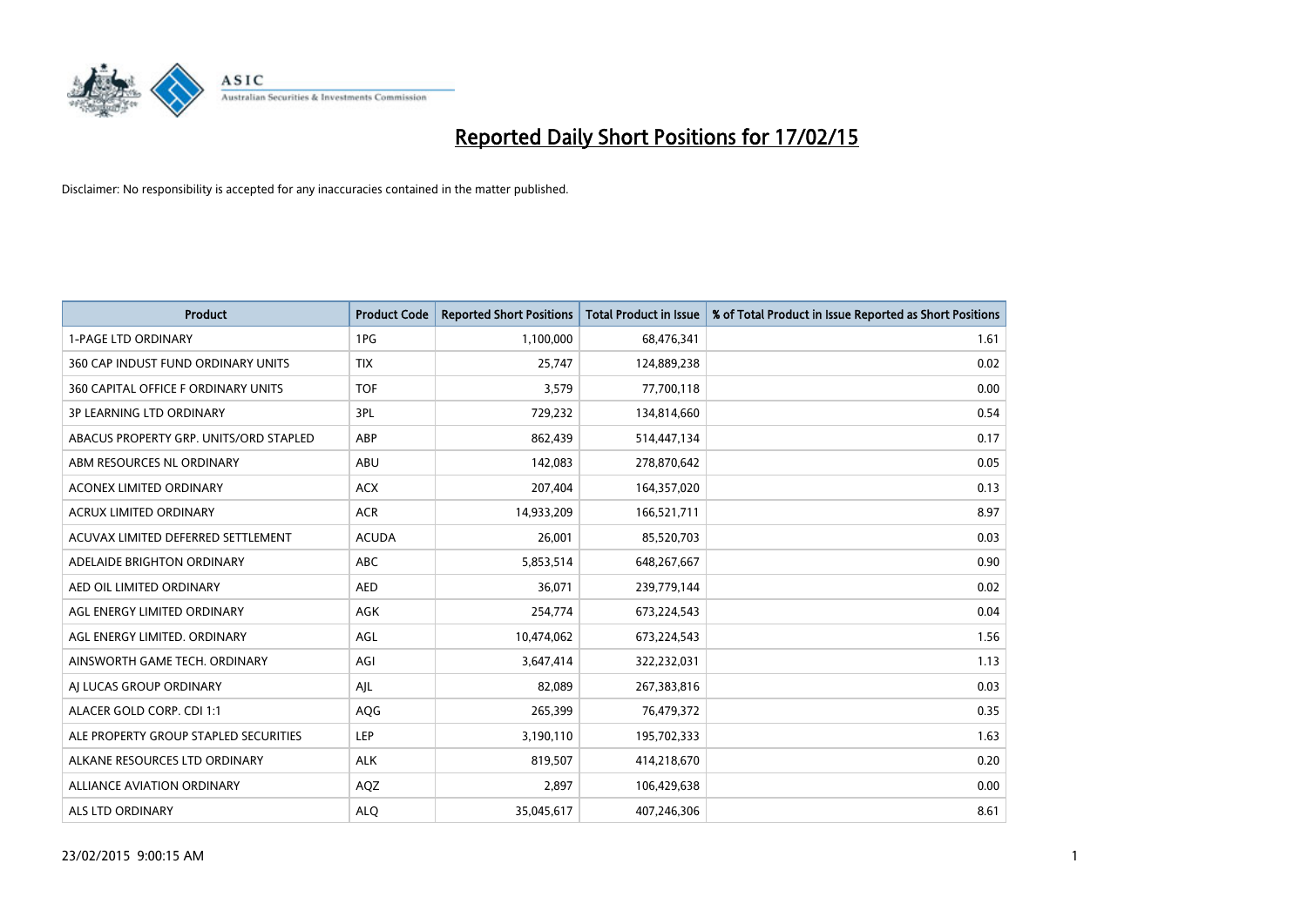

| <b>Product</b>                          | <b>Product Code</b> | <b>Reported Short Positions</b> | <b>Total Product in Issue</b> | % of Total Product in Issue Reported as Short Positions |
|-----------------------------------------|---------------------|---------------------------------|-------------------------------|---------------------------------------------------------|
| ALTIUM LIMITED ORDINARY                 | <b>ALU</b>          | 137,143                         | 129,272,762                   | 0.11                                                    |
| ALUMINA LIMITED ORDINARY                | <b>AWC</b>          | 13,054,065                      | 2,806,225,615                 | 0.47                                                    |
| AMALGAMATED HOLDINGS ORDINARY           | AHD                 | 286                             | 157,917,136                   | 0.00                                                    |
| AMCOM TELECOMM, ORDINARY                | AMM                 | 2,110,819                       | 266,399,148                   | 0.79                                                    |
| AMCOR LIMITED ORDINARY                  | AMC                 | 6,521,535                       | 1,206,684,923                 | 0.54                                                    |
| AMP LIMITED ORDINARY                    | AMP                 | 13, 177, 532                    | 2,957,737,964                 | 0.45                                                    |
| ANSELL LIMITED ORDINARY                 | <b>ANN</b>          | 4,828,675                       | 153,139,924                   | 3.15                                                    |
| ANTARES ENERGY LTD ORDINARY             | AZZ                 | 346,170                         | 241,580,932                   | 0.14                                                    |
| ANZ BANKING GRP LTD ORDINARY            | ANZ                 | 14,195,747                      | 2,765,980,222                 | 0.51                                                    |
| APA GROUP STAPLED SECURITIES            | APA                 | 13,096,073                      | 1,114,307,369                 | 1.18                                                    |
| APN NEWS & MEDIA ORDINARY               | <b>APN</b>          | 3,080,055                       | 1,029,041,356                 | 0.30                                                    |
| AQUARIUS PLATINUM. ORDINARY             | AQP                 | 2,820,530                       | 1,502,695,183                 | 0.19                                                    |
| ARAFURA RESOURCE LTD ORDINARY           | ARU                 | 2,000                           | 441,270,644                   | 0.00                                                    |
| ARB CORPORATION ORDINARY                | ARP                 | 651,508                         | 79,156,214                    | 0.82                                                    |
| ARDENT LEISURE GROUP STAPLED SECURITIES | AAD                 | 2,921,400                       | 438,666,245                   | 0.67                                                    |
| ARENA REIT. STAPLED                     | <b>ARF</b>          | 148,702                         | 211,949,183                   | 0.07                                                    |
| ARISTOCRAT LEISURE ORDINARY             | ALL                 | 546,548                         | 633,822,253                   | 0.09                                                    |
| ARRIUM LTD ORDINARY                     | ARI                 | 179,282,240                     | 2,937,293,755                 | 6.10                                                    |
| ASALEO CARE LIMITED ORDINARY            | AHY                 | 7,615,188                       | 603,469,434                   | 1.26                                                    |
| ASCIANO LIMITED ORDINARY                | <b>AIO</b>          | 5,553,749                       | 975,385,664                   | 0.57                                                    |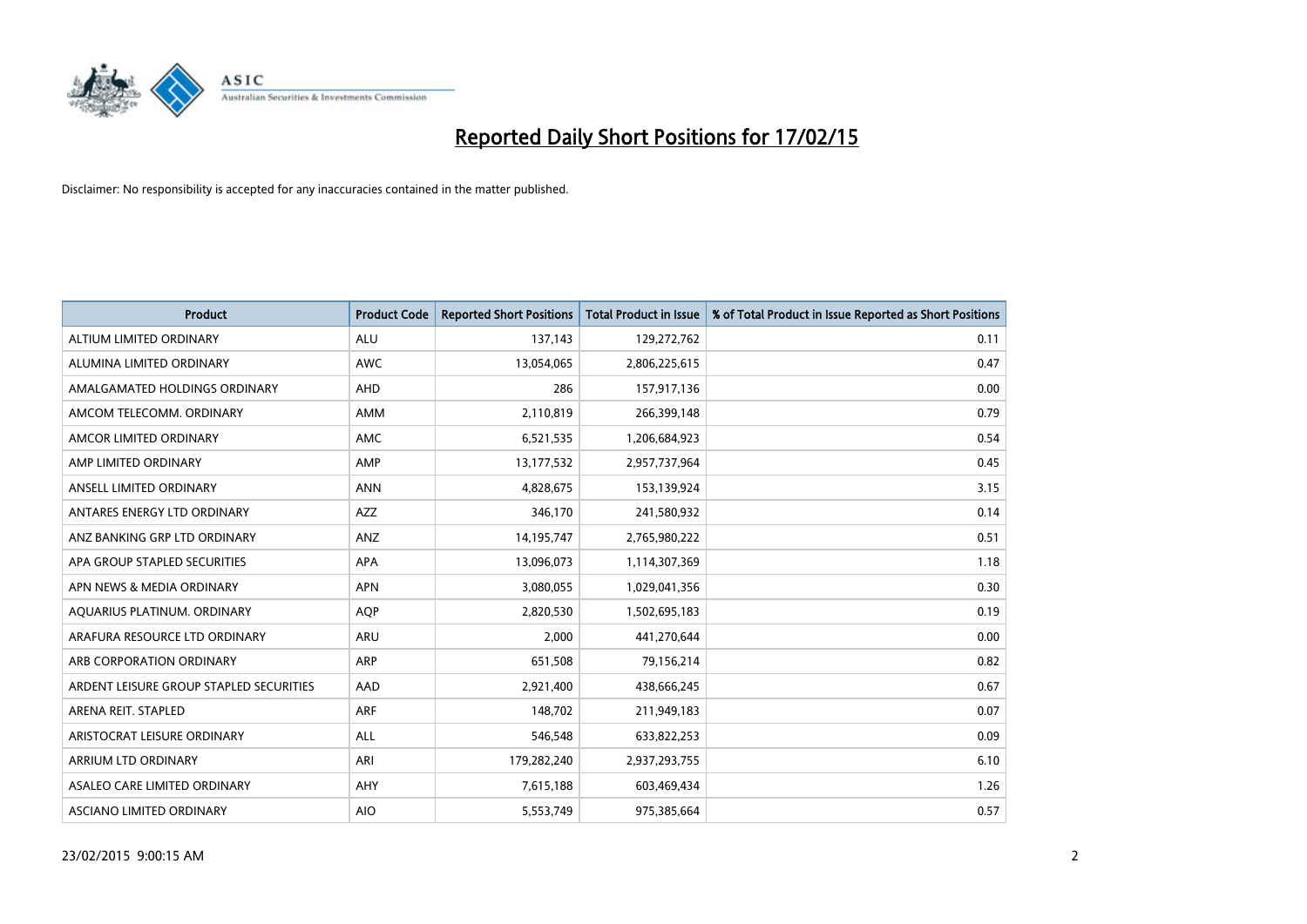

| <b>Product</b>                            | <b>Product Code</b> | <b>Reported Short Positions</b> | <b>Total Product in Issue</b> | % of Total Product in Issue Reported as Short Positions |
|-------------------------------------------|---------------------|---------------------------------|-------------------------------|---------------------------------------------------------|
| ASHLEY SERVICES GRP ORDINARY              | <b>ASH</b>          | 498,972                         | 150,000,000                   | 0.33                                                    |
| ASPEN GROUP ORD/UNITS STAPLED             | APZ                 | 39,347                          | 113,183,450                   | 0.03                                                    |
| ASPIRE MINING LTD ORDINARY                | <b>AKM</b>          | 1,000,001                       | 703,463,306                   | 0.14                                                    |
| ASTRO JAP PROP GROUP STAPLED US PROHIBIT. | AJA                 | 123,424                         | 66,449,934                    | 0.19                                                    |
| ASX LIMITED ORDINARY                      | ASX                 | 6,329,934                       | 193,595,162                   | 3.27                                                    |
| ATLAS IRON LIMITED ORDINARY               | <b>AGO</b>          | 99,167,044                      | 919,475,619                   | 10.79                                                   |
| AUCKLAND INTERNATION ORDINARY             | AIA                 | 85,483                          | 1,190,484,097                 | 0.01                                                    |
| AURIZON HOLDINGS LTD ORDINARY             | AZJ                 | 4,958,058                       | 2,123,934,162                 | 0.23                                                    |
| AUSDRILL LIMITED ORDINARY                 | <b>ASL</b>          | 25,553,128                      | 312,277,224                   | 8.18                                                    |
| AUSENCO LIMITED ORDINARY                  | AAX                 | 427,411                         | 168,449,799                   | 0.25                                                    |
| AUSNET SERVICES STAPLED SECURITIES        | <b>AST</b>          | 35,253,222                      | 3,466,913,009                 | 1.02                                                    |
| AUST CAREERS NETWORK ORDINARY             | <b>ACO</b>          | 500,000                         | 83,748,775                    | 0.60                                                    |
| AUST INDUSTRIAL REIT UNIT                 | ANI                 | 45,106                          | 96,288,031                    | 0.05                                                    |
| <b>AUSTAL LIMITED ORDINARY</b>            | ASB                 | 84,279                          | 346,865,169                   | 0.02                                                    |
| AUSTBROKERS HOLDINGS ORDINARY             | <b>AUB</b>          | 128,404                         | 61,740,597                    | 0.21                                                    |
| AUSTEX OIL LIMITED ORDINARY               | <b>AOK</b>          | 62,000                          | 558,571,402                   | 0.01                                                    |
| AUSTIN ENGINEERING ORDINARY               | ANG                 | 394,700                         | 84,274,004                    | 0.47                                                    |
| AUSTIN EXPLORATION ORDINARY               | <b>AKK</b>          | 5,132,054                       | 332,607,790                   | 1.54                                                    |
| AUSTRALIAN AGRICULT, ORDINARY             | AAC                 | 7,046,249                       | 532,474,721                   | 1.32                                                    |
| AUSTRALIAN PHARM. ORDINARY                | API                 | 7,661,348                       | 488,115,883                   | 1.57                                                    |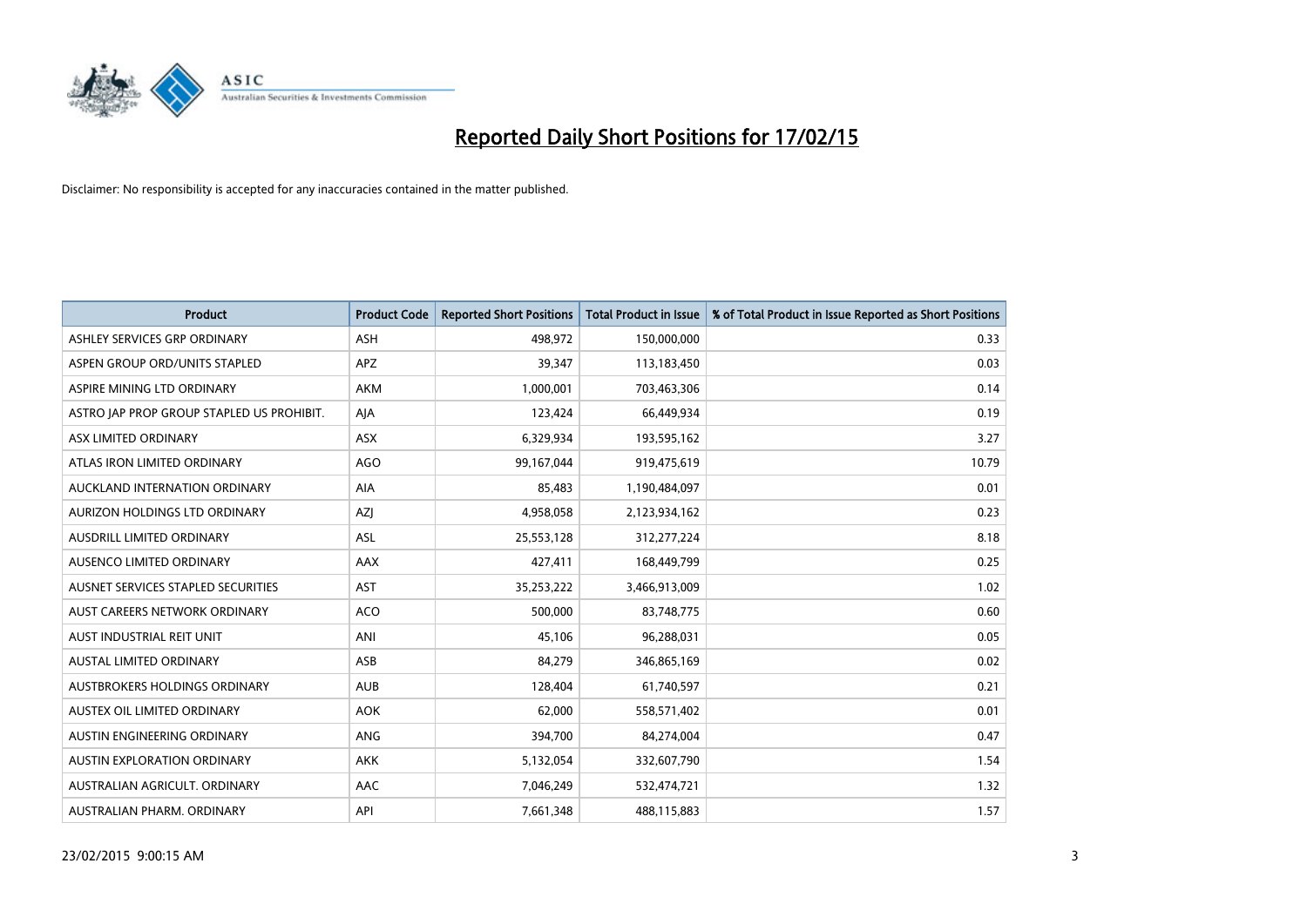

| <b>Product</b>                       | <b>Product Code</b> | <b>Reported Short Positions</b> | <b>Total Product in Issue</b> | % of Total Product in Issue Reported as Short Positions |
|--------------------------------------|---------------------|---------------------------------|-------------------------------|---------------------------------------------------------|
| AUTOMOTIVE HOLDINGS ORDINARY         | AHE                 | 4,198,192                       | 306,437,941                   | 1.37                                                    |
| AVANCO RESOURCES LTD ORDINARY        | AVB                 | 263,736                         | 1,661,675,855                 | 0.02                                                    |
| AVEO GROUP STAPLED SECURITIES        | <b>AOG</b>          | 735,804                         | 499,484,314                   | 0.15                                                    |
| AWE LIMITED ORDINARY                 | <b>AWE</b>          | 21,081,146                      | 525,861,050                   | 4.01                                                    |
| <b>AZONTO PET LTD ORDINARY</b>       | APY                 | $\mathbf{1}$                    | 1,159,375,100                 | 0.00                                                    |
| AZUMAH RESOURCES ORDINARY            | <b>AZM</b>          | $\mathbf{1}$                    | 393,850,639                   | 0.00                                                    |
| <b>BANDANNA ENERGY ORDINARY</b>      | <b>BND</b>          | 17,540,654                      | 528,481,199                   | 3.32                                                    |
| BANK OF QUEENSLAND. ORDINARY         | <b>BOO</b>          | 6,679,947                       | 366,982,047                   | 1.82                                                    |
| <b>BANNERMAN RESOURCES ORDINARY</b>  | <b>BMN</b>          | 3,632                           | 339,718,258                   | 0.00                                                    |
| <b>BASE RES LIMITED ORDINARY</b>     | <b>BSE</b>          | 335,869                         | 563,902,771                   | 0.06                                                    |
| BATHURST RES LTD. ORDINARY           | <b>BRL</b>          | 207,998                         | 947,828,434                   | 0.02                                                    |
| <b>BC IRON LIMITED ORDINARY</b>      | <b>BCI</b>          | 15,644,295                      | 196,196,992                   | 7.97                                                    |
| BEACH ENERGY LIMITED ORDINARY        | <b>BPT</b>          | 54,648,080                      | 1,297,496,886                 | 4.21                                                    |
| BEADELL RESOURCE LTD ORDINARY        | <b>BDR</b>          | 37,204,800                      | 798,657,280                   | 4.66                                                    |
| <b>BEGA CHEESE LTD ORDINARY</b>      | <b>BGA</b>          | 2,471,781                       | 152,602,945                   | 1.62                                                    |
| BENDIGO AND ADELAIDE ORDINARY        | <b>BEN</b>          | 17,681,294                      | 450,940,880                   | 3.92                                                    |
| BERKELEY RESOURCES ORDINARY          | <b>BKY</b>          | 154,000                         | 180,361,323                   | 0.09                                                    |
| BETASHARESCASHETF ETF UNITS          | AAA                 | 436                             | 14,486,989                    | 0.00                                                    |
| <b>BHP BILLITON LIMITED ORDINARY</b> | <b>BHP</b>          | 10,939,343                      | 3,211,691,105                 | 0.34                                                    |
| <b>BIGAIR GROUP LIMITED ORDINARY</b> | BGL                 | 49,160                          | 174,695,976                   | 0.03                                                    |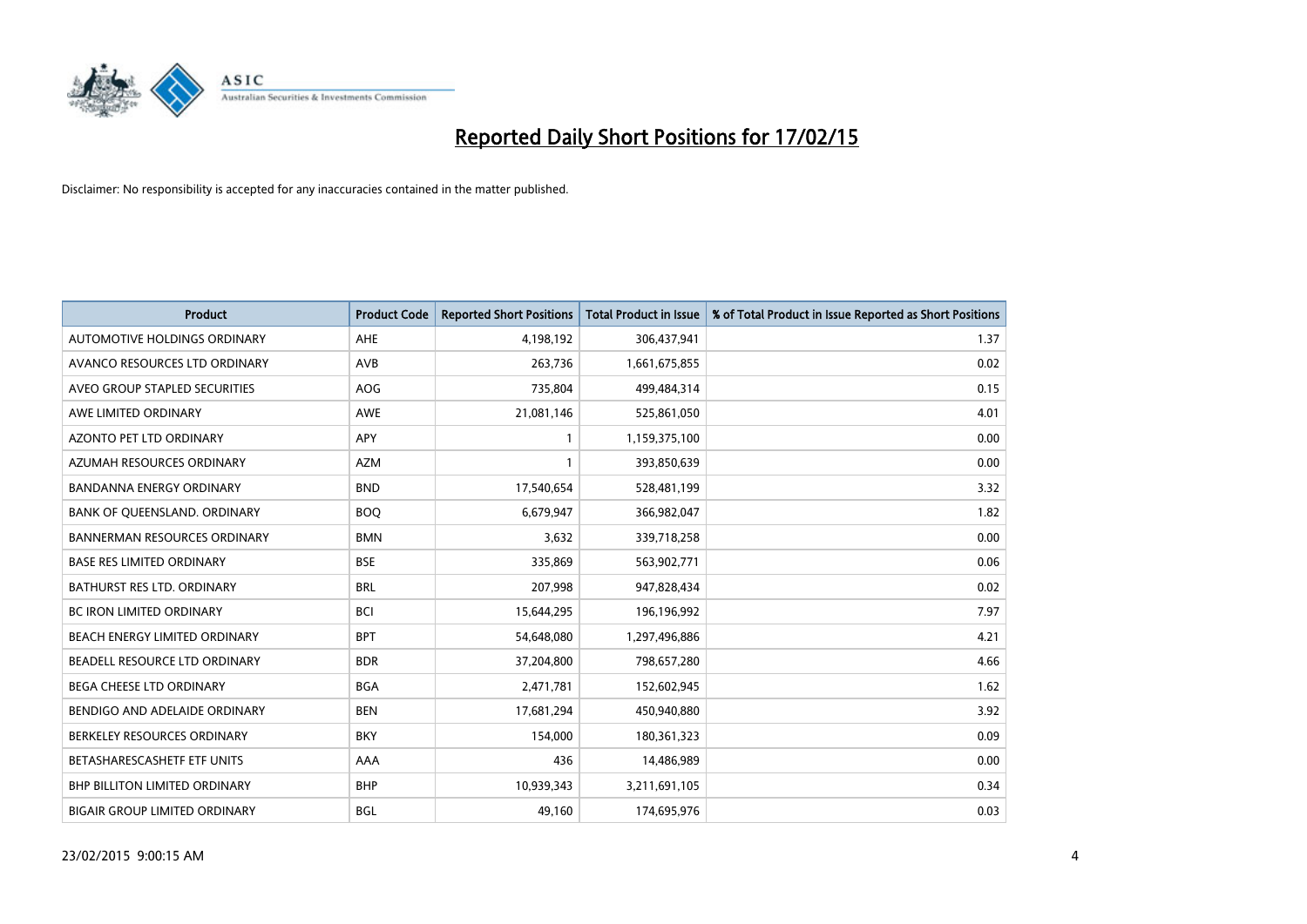

| <b>Product</b>                      | <b>Product Code</b> | <b>Reported Short Positions</b> | <b>Total Product in Issue</b> | % of Total Product in Issue Reported as Short Positions |
|-------------------------------------|---------------------|---------------------------------|-------------------------------|---------------------------------------------------------|
| <b>BILLABONG ORDINARY</b>           | <b>BBG</b>          | 7,312,092                       | 990,370,034                   | 0.74                                                    |
| <b>BISALLOY STEEL ORDINARY</b>      | <b>BIS</b>          | 10,000                          | 43,987,234                    | 0.02                                                    |
| BLACKHAM RESOURCES ORDINARY         | <b>BLK</b>          | 100,629                         | 177,864,434                   | 0.06                                                    |
| <b>BLACKMORES LIMITED ORDINARY</b>  | <b>BKL</b>          | 4,055                           | 17,224,284                    | 0.02                                                    |
| <b>BLUESCOPE STEEL LTD ORDINARY</b> | <b>BSL</b>          | 6,204,123                       | 559,227,871                   | 1.11                                                    |
| <b>BOART LONGYEAR ORDINARY</b>      | <b>BLY</b>          | 18,430,174                      | 930,864,944                   | 1.98                                                    |
| BORA BORA RESOURCES ORDINARY        | <b>BBR</b>          | 247,808                         | 35,970,000                    | 0.69                                                    |
| BORAL LIMITED. ORDINARY             | <b>BLD</b>          | 11,018,180                      | 782,736,249                   | 1.41                                                    |
| <b>BRADKEN LIMITED ORDINARY</b>     | <b>BKN</b>          | 3,312,100                       | 171,027,249                   | 1.94                                                    |
| <b>BRAMBLES LIMITED ORDINARY</b>    | <b>BXB</b>          | 3,496,551                       | 1,566,289,727                 | 0.22                                                    |
| BREVILLE GROUP LTD ORDINARY         | <b>BRG</b>          | 3,391,480                       | 130,095,322                   | 2.61                                                    |
| BRICKWORKS LIMITED ORDINARY         | <b>BKW</b>          | 74,684                          | 148,403,478                   | 0.05                                                    |
| BT INVESTMENT MNGMNT ORDINARY       | <b>BTT</b>          | 1                               | 292,408,424                   | 0.00                                                    |
| <b>BURSON GROUP LTD ORDINARY</b>    | <b>BAP</b>          | 379,077                         | 163,585,666                   | 0.23                                                    |
| <b>BURU ENERGY ORDINARY</b>         | <b>BRU</b>          | 16,244,766                      | 339,997,078                   | 4.78                                                    |
| <b>BWP TRUST ORDINARY UNITS</b>     | <b>BWP</b>          | 16,019,439                      | 639,724,826                   | 2.50                                                    |
| CABCHARGE AUSTRALIA ORDINARY        | CAB                 | 9,183,653                       | 120,430,683                   | 7.63                                                    |
| <b>CADENCE CAPITAL ORDINARY</b>     | <b>CDM</b>          | 66,357                          | 199,946,538                   | 0.03                                                    |
| CALTEX AUSTRALIA ORDINARY           | <b>CTX</b>          | 541,952                         | 270,000,000                   | 0.20                                                    |
| CAPE LAMBERT RES LTD ORDINARY       | <b>CFE</b>          | 280,137                         | 626,686,586                   | 0.04                                                    |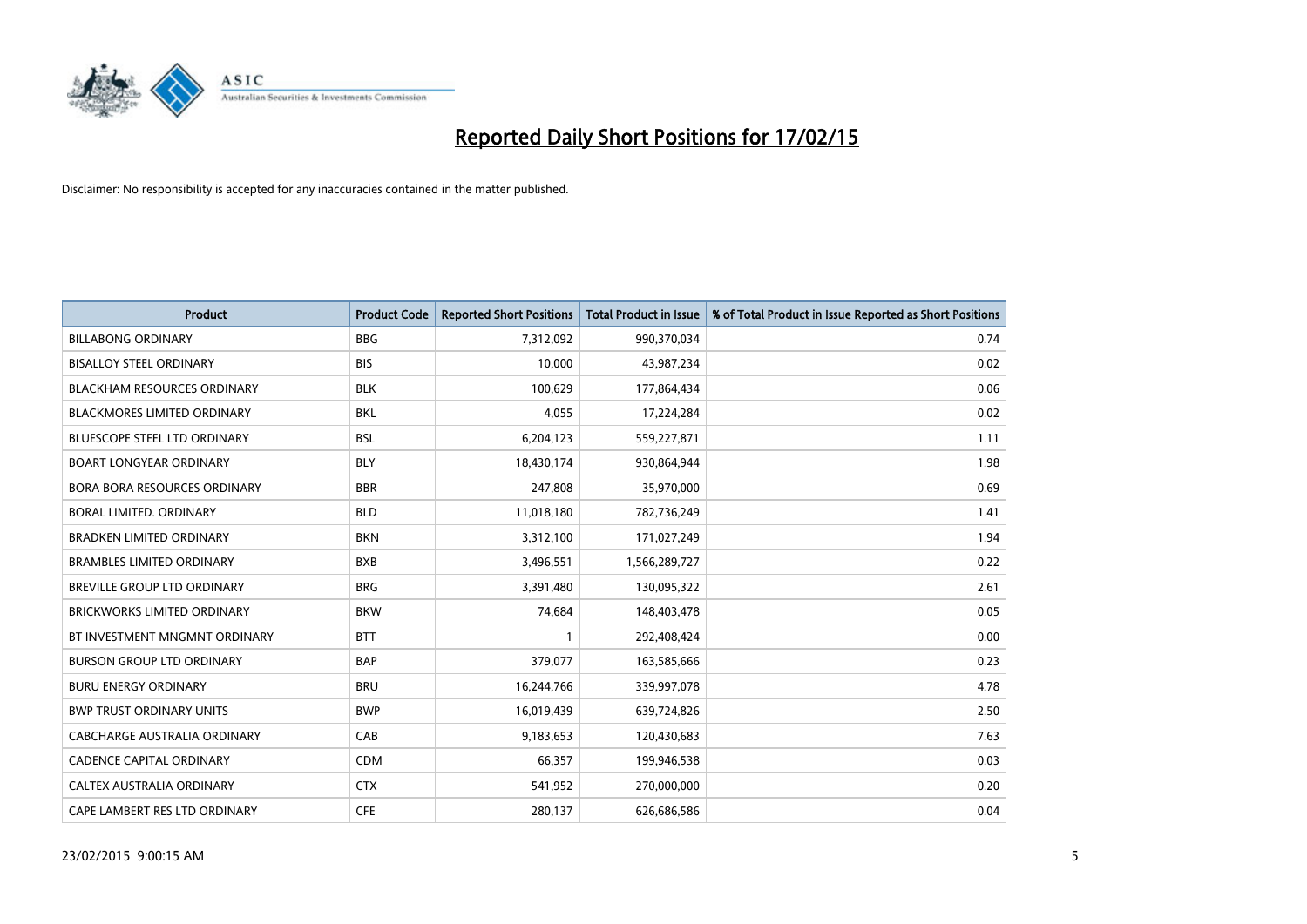

| <b>Product</b>                          | <b>Product Code</b> | <b>Reported Short Positions</b> | <b>Total Product in Issue</b> | % of Total Product in Issue Reported as Short Positions |
|-----------------------------------------|---------------------|---------------------------------|-------------------------------|---------------------------------------------------------|
| <b>CAPITOL HEALTH ORDINARY</b>          | CAJ                 | 361,241                         | 496,244,861                   | 0.07                                                    |
| CARDNO LIMITED ORDINARY                 | CDD                 | 17,110,020                      | 164,564,684                   | 10.40                                                   |
| <b>CARINDALE PROPERTY UNIT</b>          | <b>CDP</b>          | 8,823                           | 70,000,000                    | 0.01                                                    |
| CARNARVON PETROLEUM ORDINARY            | <b>CVN</b>          | 1,710,280                       | 988,295,069                   | 0.17                                                    |
| <b>CARNEGIE WAVE ENERGY ORDINARY</b>    | <b>CWE</b>          | 100,500                         | 1,745,046,994                 | 0.01                                                    |
| CARSALES.COM LTD ORDINARY               | <b>CRZ</b>          | 14,154,668                      | 239,001,759                   | 5.92                                                    |
| CASH CONVERTERS ORDINARY                | CCV                 | 4,958,860                       | 478,876,525                   | 1.04                                                    |
| CEDAR WOODS PROP. ORDINARY              | <b>CWP</b>          | 259,405                         | 78,336,371                    | 0.33                                                    |
| CENTRAL PETROLEUM ORDINARY              | <b>CTP</b>          | 11,000                          | 368,718,957                   | 0.00                                                    |
| CENTURIA METRO REIT STAPLED             | <b>CMA</b>          | 698,404                         | 71,500,158                    | 0.98                                                    |
| CFS RETAIL TRUST GRP STAPLED SECURITIES | <b>CFX</b>          | 4,604,835                       | 3,050,355,727                 | 0.15                                                    |
| CHALLENGER LIMITED ORDINARY             | <b>CGF</b>          | 3,318,889                       | 569,725,821                   | 0.58                                                    |
| CHARTER HALL GROUP STAPLED US PROHIBIT. | <b>CHC</b>          | 1,546,399                       | 355,161,540                   | 0.44                                                    |
| <b>CHARTER HALL RETAIL UNITS</b>        | <b>COR</b>          | 12,402,783                      | 372,893,153                   | 3.33                                                    |
| <b>CHORUS LIMITED ORDINARY</b>          | <b>CNU</b>          | 436,538                         | 396,369,767                   | 0.11                                                    |
| CLEARVIEW WEALTH LTD ORDINARY           | <b>CVW</b>          | 10,001                          | 581,111,182                   | 0.00                                                    |
| CLINUVEL PHARMACEUT. ORDINARY           | <b>CUV</b>          | 17,548                          | 44,497,287                    | 0.04                                                    |
| COAL OF AFRICA LTD ORDINARY             | <b>CZA</b>          | 426                             | 1,599,368,613                 | 0.00                                                    |
| <b>COALSPUR MINES LTD ORDINARY</b>      | <b>CPL</b>          | 82,031                          | 641,544,455                   | 0.01                                                    |
| COCA-COLA AMATIL ORDINARY               | <b>CCL</b>          | 24,310,730                      | 763,590,249                   | 3.18                                                    |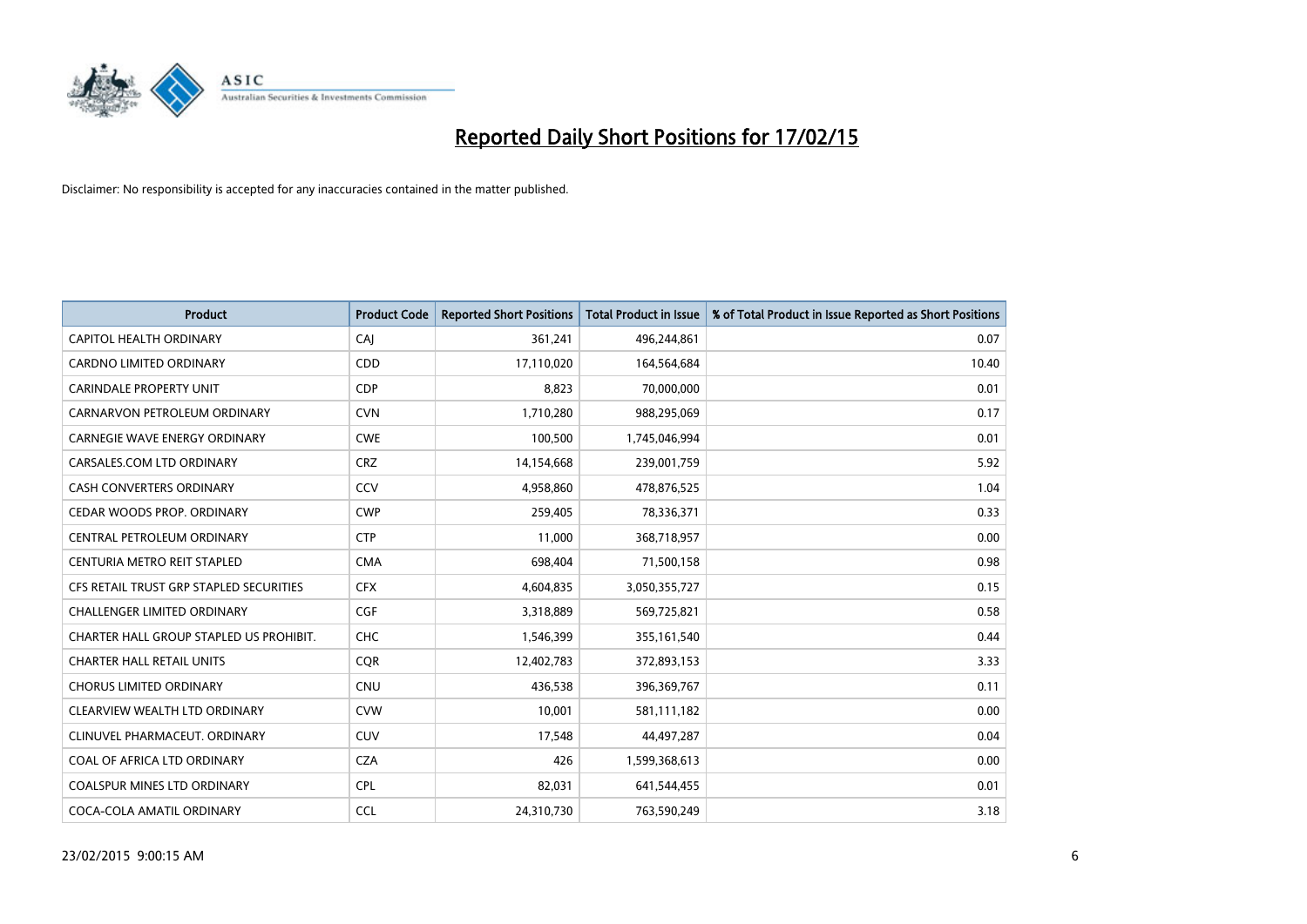

| <b>Product</b>                          | <b>Product Code</b> | <b>Reported Short Positions</b> | <b>Total Product in Issue</b> | % of Total Product in Issue Reported as Short Positions |
|-----------------------------------------|---------------------|---------------------------------|-------------------------------|---------------------------------------------------------|
| <b>COCHLEAR LIMITED ORDINARY</b>        | COH                 | 4,749,608                       | 57,081,775                    | 8.32                                                    |
| COCKATOO COAL ORDINARY                  | <b>COK</b>          | 167,987                         | 4,560,196,928                 | 0.00                                                    |
| <b>CODAN LIMITED ORDINARY</b>           | <b>CDA</b>          | 3,028                           | 177,063,244                   | 0.00                                                    |
| <b>COFFEY INTERNATIONAL ORDINARY</b>    | <b>COF</b>          | 6,075                           | 255,833,165                   | 0.00                                                    |
| <b>COKAL LTD ORDINARY</b>               | <b>CKA</b>          | 6,820                           | 471,487,926                   | 0.00                                                    |
| <b>COLLECTION HOUSE ORDINARY</b>        | <b>CLH</b>          | 1,566,885                       | 130,443,227                   | 1.20                                                    |
| COMMONWEALTH BANK, ORDINARY             | <b>CBA</b>          | 19,556,335                      | 1,621,319,194                 | 1.21                                                    |
| <b>COMPASS RESOURCES ORDINARY</b>       | <b>CMR</b>          | 7,472                           | 1,403,744,100                 | 0.00                                                    |
| <b>COMPUTERSHARE LTD ORDINARY</b>       | <b>CPU</b>          | 5,744,248                       | 556,203,079                   | 1.03                                                    |
| <b>COOPER ENERGY LTD ORDINARY</b>       | <b>COE</b>          | 534,824                         | 331,905,323                   | 0.16                                                    |
| CORP TRAVEL LIMITED ORDINARY            | <b>CTD</b>          | 1,053,554                       | 96,993,355                    | 1.09                                                    |
| <b>COVER-MORE GRP LTD ORDINARY</b>      | <b>CVO</b>          | 5,509,054                       | 317,750,000                   | 1.73                                                    |
| <b>CREDIT CORP GROUP ORDINARY</b>       | <b>CCP</b>          | 396,817                         | 46,296,407                    | 0.86                                                    |
| <b>CROMWELL PROP STAPLED SECURITIES</b> | <b>CMW</b>          | 28,558,540                      | 1,735,299,783                 | 1.65                                                    |
| <b>CROWN RESORTS LTD ORDINARY</b>       | <b>CWN</b>          | 18,424,070                      | 728,394,185                   | 2.53                                                    |
| <b>CSG LIMITED ORDINARY</b>             | CSV                 | 571,940                         | 284,148,839                   | 0.20                                                    |
| <b>CSL LIMITED ORDINARY</b>             | <b>CSL</b>          | 1,111,725                       | 473,894,153                   | 0.23                                                    |
| <b>CSR LIMITED ORDINARY</b>             | <b>CSR</b>          | 12,147,221                      | 506,000,315                   | 2.40                                                    |
| <b>CUDECO LIMITED ORDINARY</b>          | CDU                 | 8,934,683                       | 248,722,167                   | 3.59                                                    |
| DATA#3 LIMITED ORDINARY                 | <b>DTL</b>          | 1,000                           | 153,974,950                   | 0.00                                                    |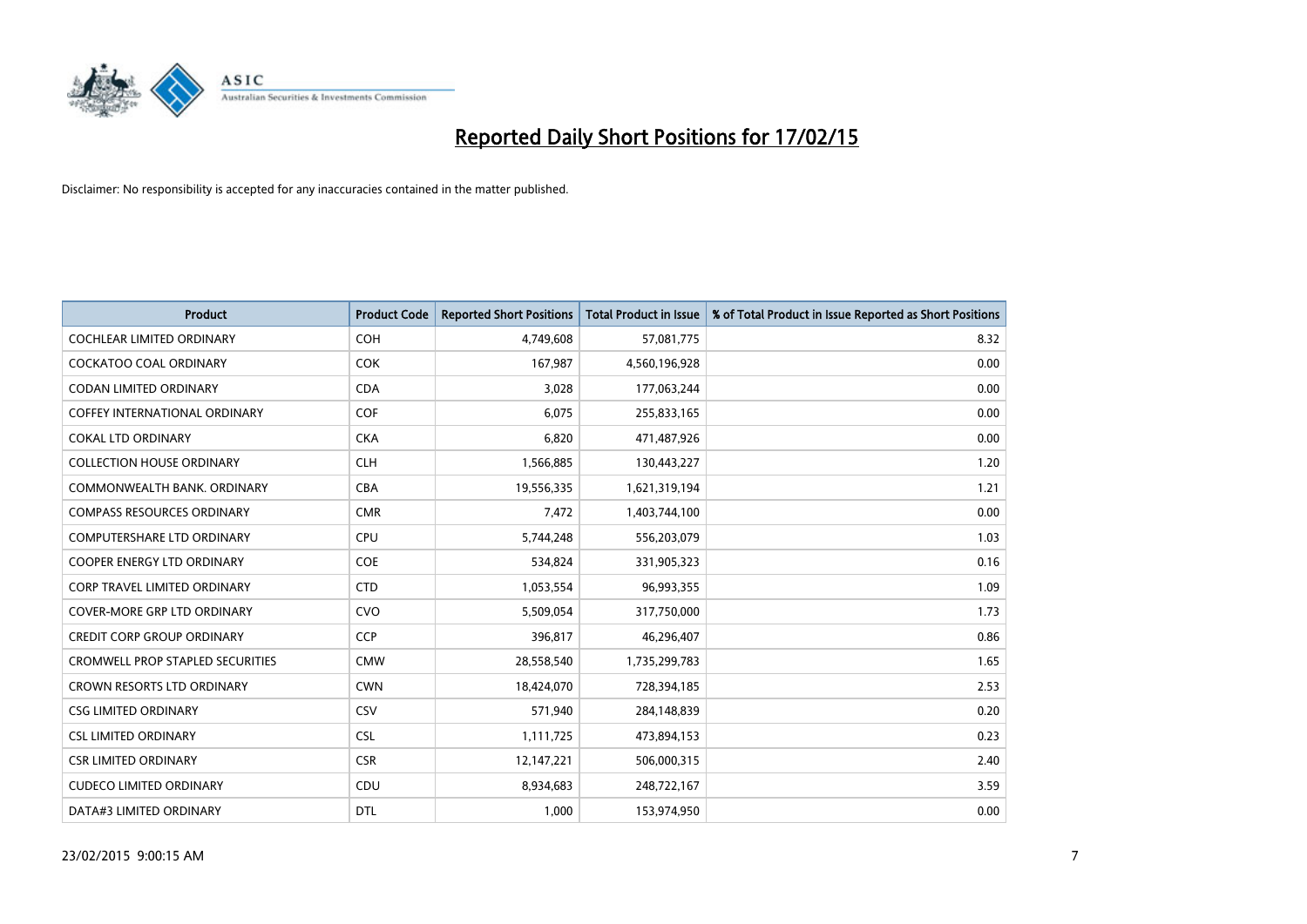

| <b>Product</b>                       | <b>Product Code</b> | <b>Reported Short Positions</b> | <b>Total Product in Issue</b> | % of Total Product in Issue Reported as Short Positions |
|--------------------------------------|---------------------|---------------------------------|-------------------------------|---------------------------------------------------------|
| DECMIL GROUP LIMITED ORDINARY        | <b>DCG</b>          | 1,027,876                       | 168,657,794                   | 0.61                                                    |
| DEEP YELLOW LIMITED ORDINARY         | <b>DYL</b>          | 1,002                           | 1,903,058,848                 | 0.00                                                    |
| DEVINE LIMITED ORDINARY              | <b>DVN</b>          | 1,548                           | 158,730,556                   | 0.00                                                    |
| DEXUS PROPERTY GROUP STAPLED UNITS   | <b>DXS</b>          | 2,528,274                       | 905,531,797                   | 0.28                                                    |
| DICK SMITH HLDGS ORDINARY            | <b>DSH</b>          | 13,577,587                      | 236,511,364                   | 5.74                                                    |
| DISCOVERY METALS LTD ORDINARY        | <b>DML</b>          | 344,314                         | 644,039,581                   | 0.05                                                    |
| DOMINO PIZZA ENTERPR ORDINARY        | <b>DMP</b>          | 1,578,453                       | 86,160,773                    | 1.83                                                    |
| DONACO INTERNATIONAL ORDINARY        | <b>DNA</b>          | 12,192,550                      | 614,844,178                   | 1.98                                                    |
| DOWNER EDI LIMITED ORDINARY          | <b>DOW</b>          | 25,715,507                      | 435,399,975                   | 5.91                                                    |
| DRAGON MINING LTD ORDINARY           | <b>DRA</b>          | 5,499                           | 88,840,613                    | 0.01                                                    |
| DRILLSEARCH ENERGY ORDINARY          | <b>DLS</b>          | 8,513,963                       | 461,101,450                   | 1.85                                                    |
| DUET GROUP STAPLED US PROHIBIT.      | <b>DUE</b>          | 19,725,189                      | 1,493,678,915                 | 1.32                                                    |
| DULUXGROUP LIMITED ORDINARY          | <b>DLX</b>          | 688,908                         | 388,543,268                   | 0.18                                                    |
| ECHO ENTERTAINMENT ORDINARY          | <b>EGP</b>          | 3,578,906                       | 825,672,730                   | 0.43                                                    |
| <b>ELDERS LIMITED ORDINARY</b>       | <b>ELD</b>          | 712,897                         | 83,734,671                    | 0.85                                                    |
| <b>EMECO HOLDINGS ORDINARY</b>       | <b>EHL</b>          | 12,287,652                      | 599,675,707                   | 2.05                                                    |
| <b>EMMERSON RESOURCES ORDINARY</b>   | ERM                 | 361,000                         | 377,636,454                   | 0.10                                                    |
| <b>ENDEAVOUR MIN CORP CDI 1:1</b>    | <b>EVR</b>          | 67,662                          | 45,886,643                    | 0.15                                                    |
| <b>ENERGY RESOURCES ORDINARY 'A'</b> | <b>ERA</b>          | 10,071,063                      | 517,725,062                   | 1.95                                                    |
| <b>ENERGY WORLD CORPOR. ORDINARY</b> | <b>EWC</b>          | 48,872,761                      | 1,734,166,672                 | 2.82                                                    |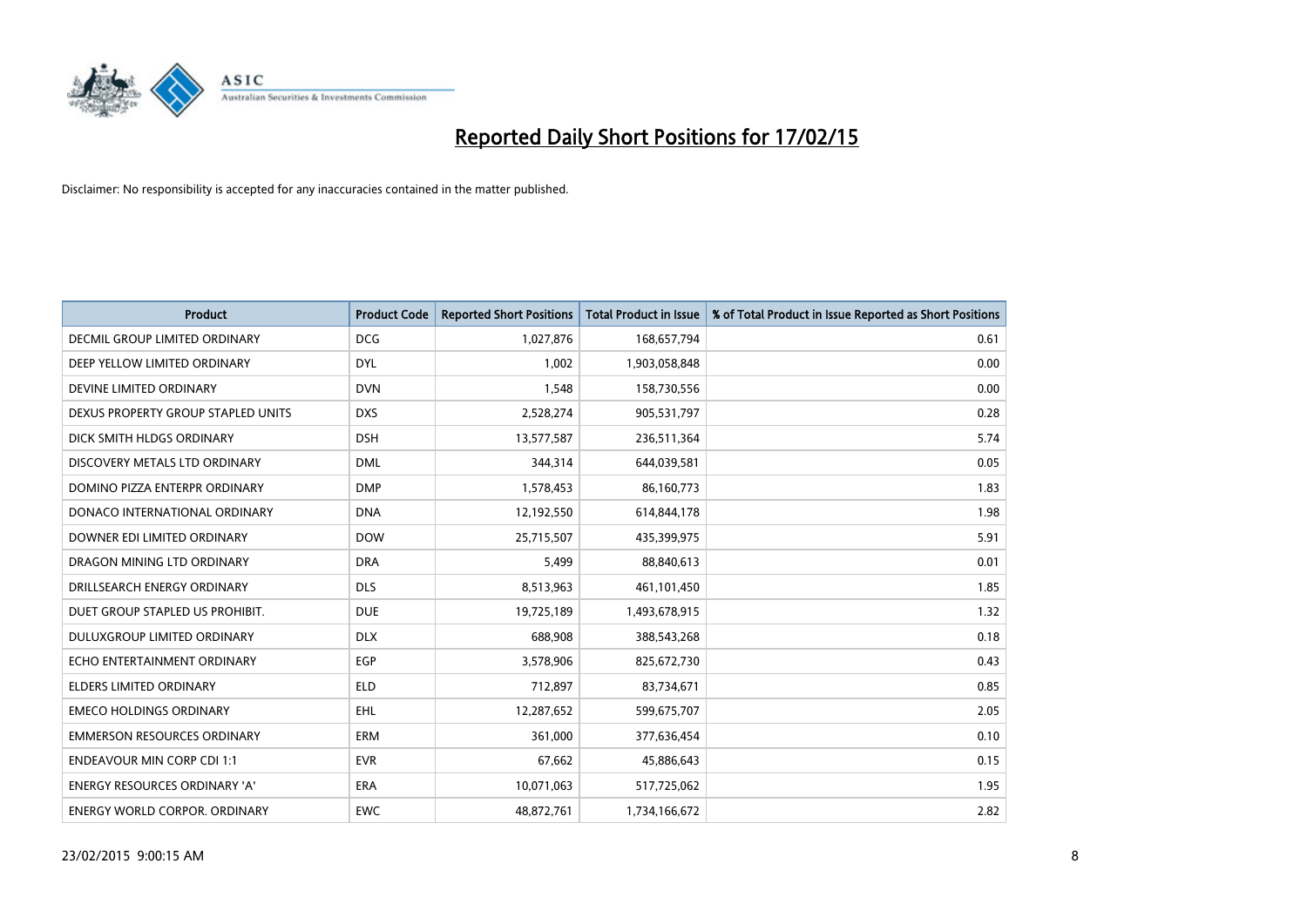

| <b>Product</b>                         | <b>Product Code</b> | <b>Reported Short Positions</b> | Total Product in Issue | % of Total Product in Issue Reported as Short Positions |
|----------------------------------------|---------------------|---------------------------------|------------------------|---------------------------------------------------------|
| <b>ENSOGO LIMITED ORDINARY</b>         | E88                 | 212,388                         | 426,069,834            | 0.05                                                    |
| EQUATORIAL RES LTD ORDINARY            | EQX                 | 33                              | 124,445,353            | 0.00                                                    |
| EQUITY TRUSTEES ORDINARY               | EQT                 | 50,668                          | 19,270,117             | 0.26                                                    |
| ERM POWER LIMITED ORDINARY             | EPW                 | 810,230                         | 241,689,186            | 0.34                                                    |
| ESTIA HEALTH LTD ORDINARY              | <b>EHE</b>          | 1,055,474                       | 180,885,580            | 0.58                                                    |
| EUREKA GROUP LTD ORDINARY              | EGH                 | 670,000                         | 156,766,594            | 0.43                                                    |
| EVOLUTION MINING LTD ORDINARY          | <b>EVN</b>          | 25,660,815                      | 714,921,647            | 3.59                                                    |
| FAIRFAX MEDIA LTD ORDINARY             | <b>FXJ</b>          | 40,151,402                      | 2,351,955,725          | 1.71                                                    |
| <b>FANTASTIC HOLDINGS ORDINARY</b>     | <b>FAN</b>          | 14,642                          | 103,257,398            | 0.01                                                    |
| <b>FAR LTD ORDINARY</b>                | <b>FAR</b>          | 10,342,035                      | 3,127,058,427          | 0.33                                                    |
| FEDERATION CNTRES ORD/UNIT STAPLED SEC | FDC                 | 16,191,065                      | 1,427,641,565          | 1.13                                                    |
| FINBAR GROUP LIMITED ORDINARY          | <b>FRI</b>          | 7,447                           | 228,720,815            | 0.00                                                    |
| FISHER & PAYKEL H. ORDINARY            | <b>FPH</b>          | 46,663                          | 557,882,038            | 0.01                                                    |
| FLEETWOOD CORP ORDINARY                | <b>FWD</b>          | 1,456,086                       | 61,039,412             | 2.39                                                    |
| FLETCHER BUILDING ORDINARY             | <b>FBU</b>          | 1,159,074                       | 687,854,788            | 0.17                                                    |
| FLEXIGROUP LIMITED ORDINARY            | <b>FXL</b>          | 7,121,896                       | 304,096,060            | 2.34                                                    |
| FLIGHT CENTRE TRAVEL ORDINARY          | <b>FLT</b>          | 8,439,829                       | 100,734,279            | 8.38                                                    |
| FLINDERS MINES LTD ORDINARY            | <b>FMS</b>          | 164,998                         | 2,762,995,689          | 0.01                                                    |
| <b>FOCUS MINERALS LTD ORDINARY</b>     | <b>FML</b>          | 2,777,219                       | 9,137,375,877          | 0.03                                                    |
| FOLKESTONE EDU TRUST UNITS             | FET.                | 43,549                          | 244,378,866            | 0.02                                                    |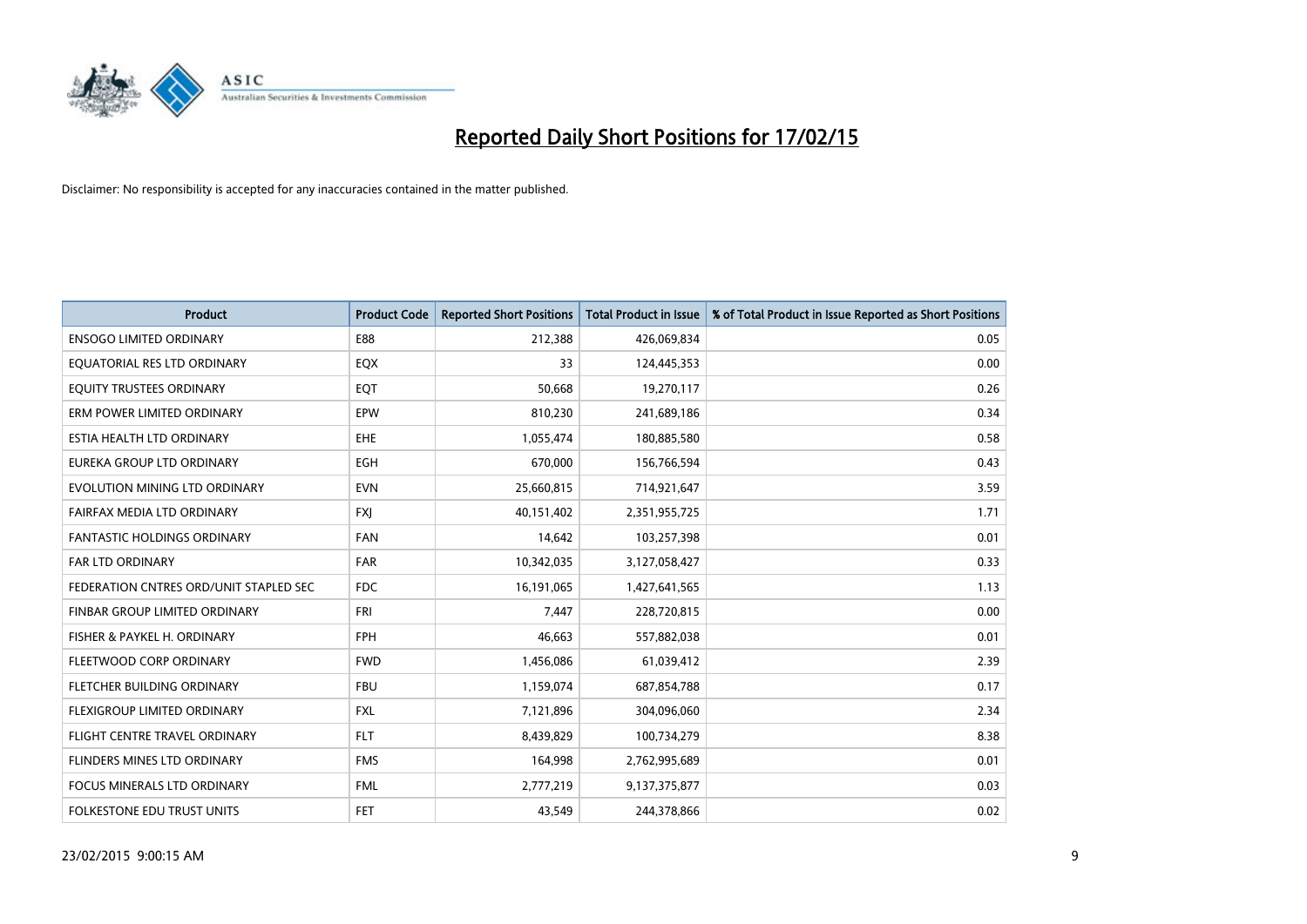

| <b>Product</b>                             | <b>Product Code</b> | <b>Reported Short Positions</b> | <b>Total Product in Issue</b> | % of Total Product in Issue Reported as Short Positions |
|--------------------------------------------|---------------------|---------------------------------|-------------------------------|---------------------------------------------------------|
| FONTERRA SHARE FUND ORDINARY UNITS         | <b>FSF</b>          | 114,468                         | 121,855,834                   | 0.09                                                    |
| FORTESCUE METALS GRP ORDINARY              | <b>FMG</b>          | 337,379,340                     | 3,113,798,151                 | 10.83                                                   |
| FREEDOM FOOD LTD ORDINARY                  | <b>FNP</b>          | 40,276                          | 152,689,663                   | 0.03                                                    |
| <b>FUNTASTIC LIMITED ORDINARY</b>          | <b>FUN</b>          | 370,000                         | 669,269,723                   | 0.06                                                    |
| <b>G.U.D. HOLDINGS ORDINARY</b>            | GUD                 | 2,664,314                       | 70,939,492                    | 3.76                                                    |
| <b>G8 EDUCATION LIMITED ORDINARY</b>       | <b>GEM</b>          | 14,977,350                      | 359,151,207                   | 4.17                                                    |
| <b>GALAXY RESOURCES ORDINARY</b>           | <b>GXY</b>          | 1,371,021                       | 1,064,783,990                 | 0.13                                                    |
| <b>GBST HOLDINGS ORDINARY</b>              | <b>GBT</b>          | 14,299                          | 66,561,725                    | 0.02                                                    |
| <b>GDI PROPERTY GRP STAPLED SECURITIES</b> | GDI                 | 483,650                         | 567,575,025                   | 0.09                                                    |
| <b>GENESIS ENERGY LTD ORDINARY</b>         | <b>GNE</b>          | 8,943                           | 1,000,000,000                 | 0.00                                                    |
| <b>GENETIC TECHNOLOGIES ORDINARY</b>       | <b>GTG</b>          | 4,146,750                       | 1,124,148,254                 | 0.37                                                    |
| <b>GENTRACK GROUP LTD ORDINARY</b>         | <b>GTK</b>          | 3,000                           | 72,699,510                    | 0.00                                                    |
| <b>GENWORTH MORTGAGE ORDINARY</b>          | <b>GMA</b>          | 23,965,656                      | 650,000,000                   | 3.69                                                    |
| <b>GEODYNAMICS LIMITED ORDINARY</b>        | GDY                 | 819                             | 435,880,130                   | 0.00                                                    |
| <b>GINDALBIE METALS LTD ORDINARY</b>       | GBG                 | 14,700,972                      | 1,495,448,025                 | 0.98                                                    |
| <b>GOLD ROAD RES LTD ORDINARY</b>          | GOR                 | 762,035                         | 594,881,822                   | 0.13                                                    |
| <b>GOODMAN FIELDER. ORDINARY</b>           | GFF                 | 5,045,191                       | 1,955,559,207                 | 0.26                                                    |
| <b>GOODMAN GROUP STAPLED</b>               | <b>GMG</b>          | 5,043,294                       | 1,745,460,061                 | 0.29                                                    |
| <b>GPT GROUP STAPLED SEC.</b>              | <b>GPT</b>          | 4,386,032                       | 1,762,293,107                 | 0.25                                                    |
| <b>GRAINCORP LIMITED A CLASS ORDINARY</b>  | <b>GNC</b>          | 14,142,710                      | 228,855,628                   | 6.18                                                    |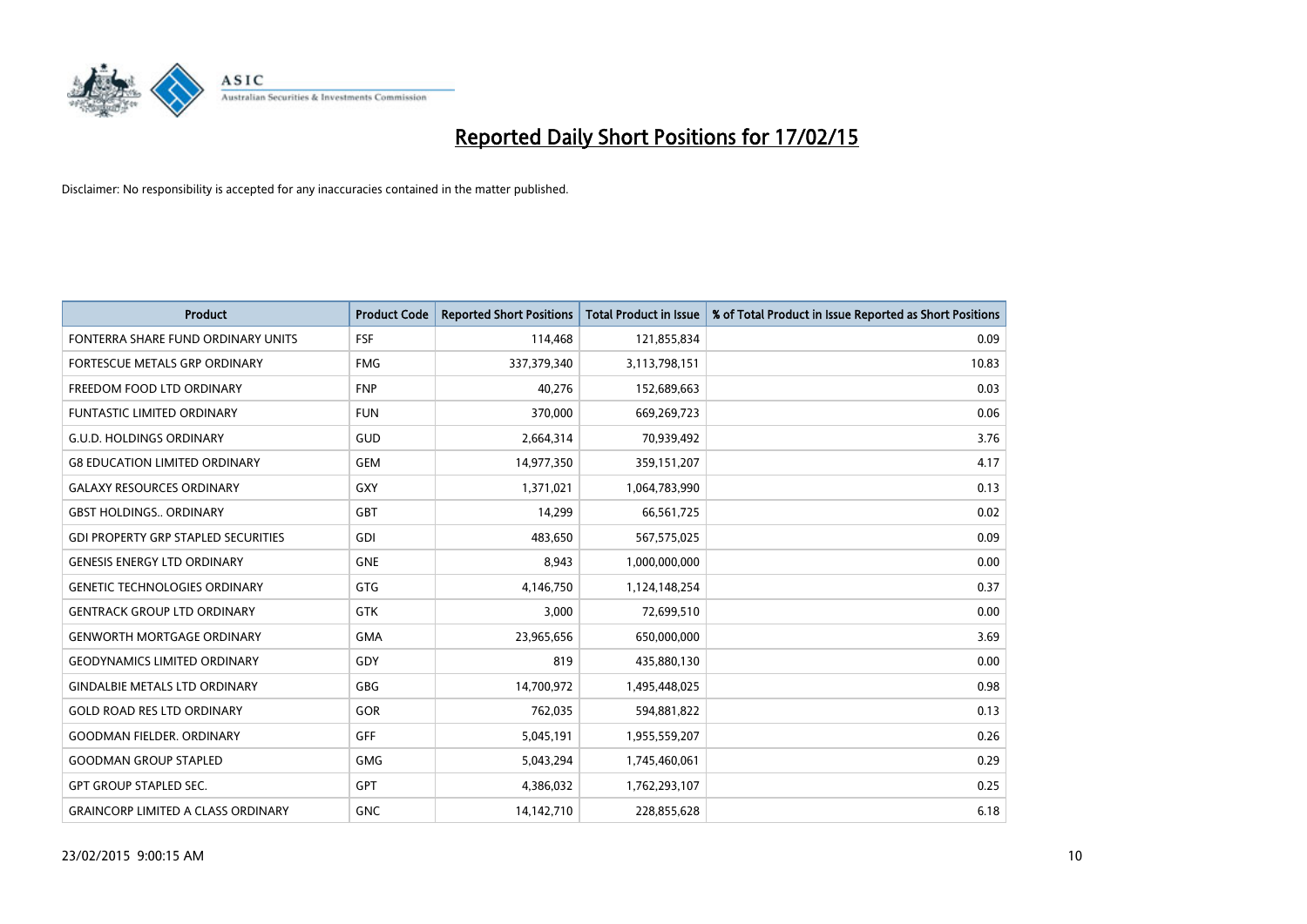

| <b>Product</b>                                   | <b>Product Code</b> | <b>Reported Short Positions</b> | <b>Total Product in Issue</b> | % of Total Product in Issue Reported as Short Positions |
|--------------------------------------------------|---------------------|---------------------------------|-------------------------------|---------------------------------------------------------|
| <b>GRANGE RESOURCES, ORDINARY</b>                | GRR                 | 5,876,151                       | 1,157,338,698                 | 0.51                                                    |
| <b>GREENCROSS LIMITED ORDINARY</b>               | <b>GXL</b>          | 2,651,056                       | 111,447,503                   | 2.38                                                    |
| <b>GREENLAND MIN EN LTD ORDINARY</b>             | GGG                 | 6,175,000                       | 669,389,552                   | 0.92                                                    |
| <b>GREENLAND MIN EN LTD RIGHTS 26-JUN-14</b>     | GGGR                | 3,842                           | 88,685,050                    | 0.00                                                    |
| <b>GROWTHPOINT PROPERTY ORD/UNIT STAPLED SEC</b> | GOZ                 | 744,948                         | 554,602,697                   | 0.13                                                    |
| <b>GRYPHON MINERALS LTD ORDINARY</b>             | GRY                 | 2,104,359                       | 401,290,987                   | 0.52                                                    |
| <b>GUILDFORD COAL LTD ORDINARY</b>               | <b>GUF</b>          | 49,999                          | 917,612,681                   | 0.01                                                    |
| <b>GWA GROUP LTD ORDINARY</b>                    | GWA                 | 13,830,435                      | 306,533,770                   | 4.51                                                    |
| <b>HARVEY NORMAN ORDINARY</b>                    | <b>HVN</b>          | 35, 161, 752                    | 1,110,603,911                 | 3.17                                                    |
| HEALTHSCOPE LIMITED. ORDINARY                    | <b>HSO</b>          | 10,786,065                      | 1,732,094,838                 | 0.62                                                    |
| <b>HENDERSON GROUP CDI 1:1</b>                   | <b>HGG</b>          | 3,221,800                       | 753,392,858                   | 0.43                                                    |
| HFA HOLDINGS LIMITED ORDINARY                    | <b>HFA</b>          | 308                             | 162,147,897                   | 0.00                                                    |
| <b>HIGHLANDS PACIFIC ORDINARY</b>                | <b>HIG</b>          | 3,153                           | 920,577,086                   | 0.00                                                    |
| HILLGROVE RES LTD ORDINARY                       | <b>HGO</b>          | 109,596                         | 147,798,623                   | 0.07                                                    |
| <b>HILLS LTD ORDINARY</b>                        | <b>HIL</b>          | 1,732,070                       | 231,985,526                   | 0.75                                                    |
| HORIZON OIL LIMITED ORDINARY                     | <b>HZN</b>          | 46,270,390                      | 1,301,981,265                 | 3.55                                                    |
| HOTEL PROPERTY STAPLED                           | HPI                 | 67,161                          | 146,105,439                   | 0.05                                                    |
| <b>ICAR ASIA LTD ORDINARY</b>                    | ICQ                 | 181,770                         | 217,769,656                   | 0.08                                                    |
| <b>ICON ENERGY LIMITED ORDINARY</b>              | <b>ICN</b>          | 100,000                         | 618,717,503                   | 0.02                                                    |
| <b>IINET LIMITED ORDINARY</b>                    | <b>IIN</b>          | 8,511,241                       | 162, 163, 526                 | 5.25                                                    |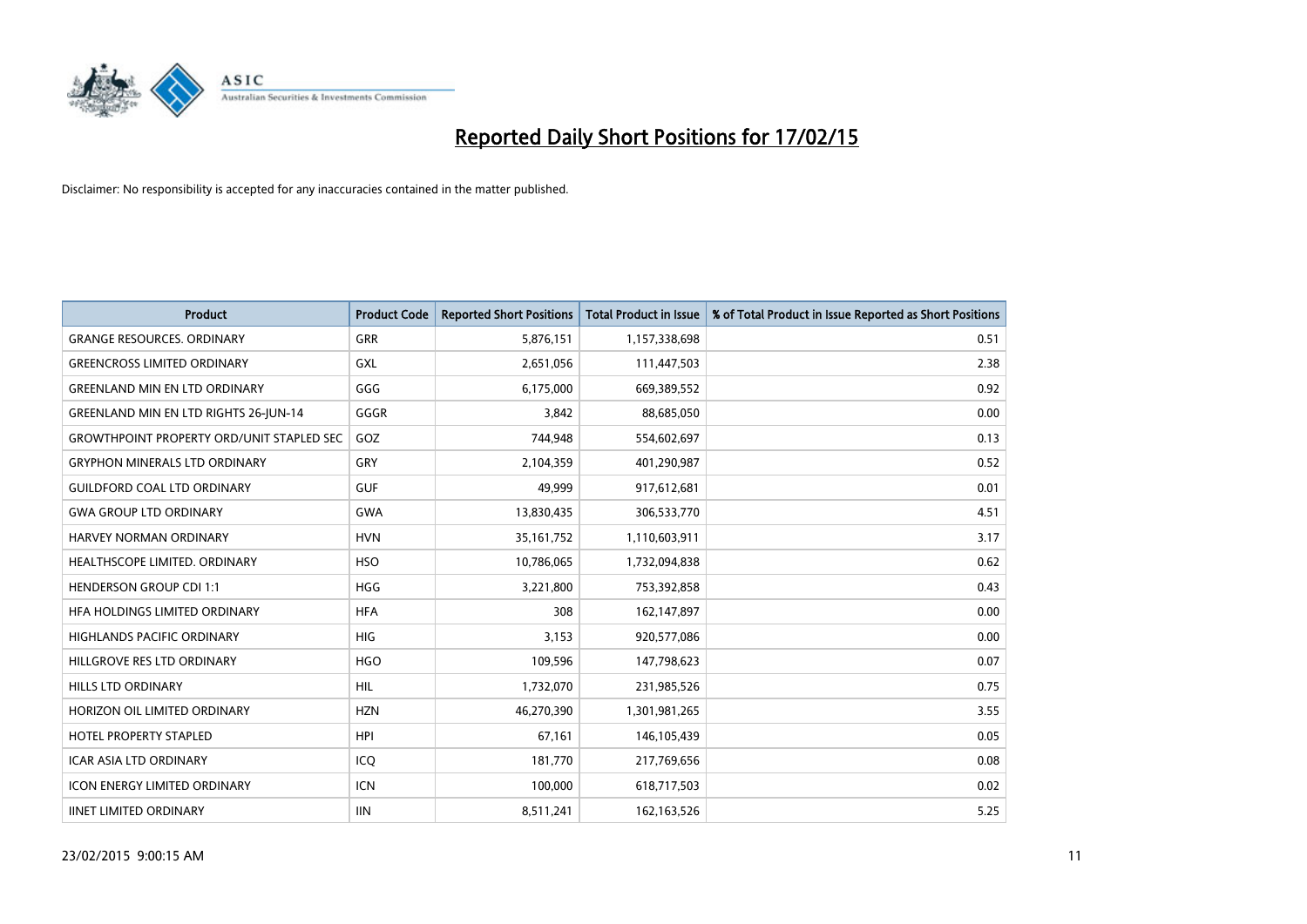

| <b>Product</b>                                | <b>Product Code</b> | <b>Reported Short Positions</b> | <b>Total Product in Issue</b> | % of Total Product in Issue Reported as Short Positions |
|-----------------------------------------------|---------------------|---------------------------------|-------------------------------|---------------------------------------------------------|
| <b>ILUKA RESOURCES ORDINARY</b>               | ILU                 | 22,896,614                      | 418,700,517                   | 5.47                                                    |
| <b>IMDEX LIMITED ORDINARY</b>                 | <b>IMD</b>          | 1,490,603                       | 216,203,136                   | 0.69                                                    |
| IMF BENTHAM LTD ORDINARY                      | <b>IMF</b>          | 4,315,024                       | 166,580,957                   | 2.59                                                    |
| <b>INCITEC PIVOT ORDINARY</b>                 | IPL                 | 26,711,565                      | 1,675,621,466                 | 1.59                                                    |
| <b>INDEPENDENCE GROUP ORDINARY</b>            | <b>IGO</b>          | 2,140,409                       | 234,256,573                   | 0.91                                                    |
| <b>INDUSTRIA REIT STAPLED</b>                 | <b>IDR</b>          | 697,148                         | 125,000,001                   | 0.56                                                    |
| <b>INFIGEN ENERGY STAPLED SECURITIES</b>      | <b>IFN</b>          | 3,480,429                       | 767,887,581                   | 0.45                                                    |
| <b>INFOMEDIA LTD ORDINARY</b>                 | <b>IFM</b>          | 813,915                         | 307,877,687                   | 0.26                                                    |
| INGENIA GROUP STAPLED SECURITIES              | <b>INA</b>          | 8,690,400                       | 878,851,910                   | 0.99                                                    |
| INSURANCE AUSTRALIA ORDINARY                  | IAG                 | 7,131,583                       | 2,341,618,048                 | 0.30                                                    |
| <b>INTREPID MINES ORDINARY</b>                | <b>IAU</b>          | 1,220,160                       | 369,869,196                   | 0.33                                                    |
| INTUERI EDU GRP LTD ORDINARY                  | <b>IQE</b>          | 86                              | 100,000,000                   | 0.00                                                    |
| <b>INVESTA OFFICE FUND STAPLED SECURITIES</b> | <b>IOF</b>          | 2,377,676                       | 614,047,458                   | 0.39                                                    |
| <b>INVOCARE LIMITED ORDINARY</b>              | <b>IVC</b>          | 3,860,503                       | 110,030,298                   | 3.51                                                    |
| <b>IOOF HOLDINGS LTD ORDINARY</b>             | IFL                 | 14,071,607                      | 300,133,752                   | 4.69                                                    |
| <b>IPH LIMITED ORDINARY</b>                   | <b>IPH</b>          | 566,666                         | 157,559,499                   | 0.36                                                    |
| <b>IPROPERTY GROUP LTD ORDINARY</b>           | <b>IPP</b>          | 3,134,939                       | 186,703,204                   | 1.68                                                    |
| <b>IRESS LIMITED ORDINARY</b>                 | <b>IRE</b>          | 5,875,033                       | 159,097,319                   | 3.69                                                    |
| <b>ISELECT LTD ORDINARY</b>                   | <b>ISU</b>          | 2,009,093                       | 261,489,894                   | 0.77                                                    |
| <b>ISENTIA GROUP LTD ORDINARY</b>             | <b>ISD</b>          | 567,667                         | 200,000,001                   | 0.28                                                    |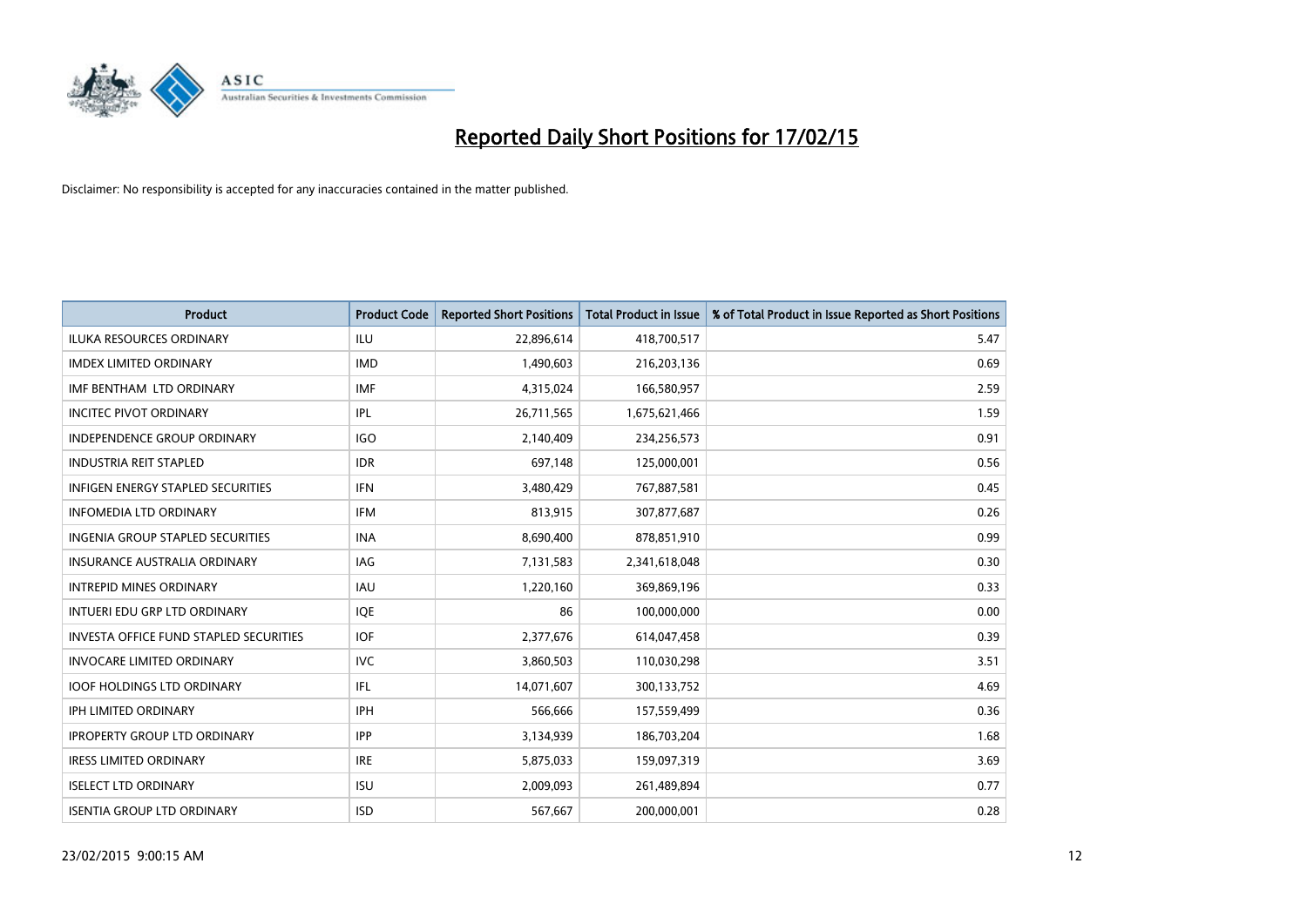

| <b>Product</b>                           | <b>Product Code</b> | <b>Reported Short Positions</b> | <b>Total Product in Issue</b> | % of Total Product in Issue Reported as Short Positions |
|------------------------------------------|---------------------|---------------------------------|-------------------------------|---------------------------------------------------------|
| <b>ISENTRIC LTD. ORDINARY</b>            | ICU                 | 39,829                          | 134,703,703                   | 0.03                                                    |
| JAMES HARDIE INDUST CHESS DEPOSITARY INT | <b>IHX</b>          | 11,890,972                      | 445,256,278                   | 2.67                                                    |
| <b>JAPARA HEALTHCARE LT ORDINARY</b>     | <b>IHC</b>          | 19,493,011                      | 263,046,592                   | 7.41                                                    |
| <b>JB HI-FI LIMITED ORDINARY</b>         | <b>IBH</b>          | 9,030,366                       | 98,950,309                    | 9.13                                                    |
| KAROON GAS AUSTRALIA ORDINARY            | <b>KAR</b>          | 23,821,471                      | 246,608,239                   | 9.66                                                    |
| KATHMANDU HOLD LTD ORDINARY              | <b>KMD</b>          | 9,526,107                       | 201,484,583                   | 4.73                                                    |
| <b>KBL MINING LIMITED ORDINARY</b>       | <b>KBL</b>          | 1,820                           | 495,765,509                   | 0.00                                                    |
| KINGSGATE CONSOLID. ORDINARY             | <b>KCN</b>          | 20,082,836                      | 223,584,937                   | 8.98                                                    |
| KINGSROSE MINING LTD ORDINARY            | <b>KRM</b>          | 414,490                         | 358,611,493                   | 0.12                                                    |
| <b>KOGI IRON LTD ORDINARY</b>            | <b>KFE</b>          | 993,603                         | 376,669,836                   | 0.26                                                    |
| LEIGHTON HOLDINGS ORDINARY               | LEI                 | 6,385,435                       | 338,503,563                   | 1.89                                                    |
| LEND LEASE GROUP UNIT/ORD STAPLED        | LLC                 | 2,740,116                       | 579,596,726                   | 0.47                                                    |
| LIFESTYLE COMMUNIT, ORDINARY             | <b>LIC</b>          | 25,000                          | 101,220,131                   | 0.02                                                    |
| LIQUEFIED NATURAL ORDINARY               | <b>LNG</b>          | 13,636,449                      | 462,643,201                   | 2.95                                                    |
| LONESTAR RESO LTD ORDINARY               | LNR                 | 114,840                         | 752,187,211                   | 0.02                                                    |
| LYNAS CORPORATION ORDINARY               | <b>LYC</b>          | 82,170,188                      | 3,370,991,332                 | 2.44                                                    |
| <b>M2 GRP LTD ORDINARY</b>               | <b>MTU</b>          | 3,879,620                       | 181,905,060                   | 2.13                                                    |
| <b>MACA LIMITED ORDINARY</b>             | <b>MLD</b>          | 1,089,750                       | 232,676,373                   | 0.47                                                    |
| <b>MACMAHON HOLDINGS ORDINARY</b>        | <b>MAH</b>          | 813,807                         | 1,261,699,966                 | 0.06                                                    |
| MACO ATLAS ROADS GRP ORDINARY STAPLED    | <b>MOA</b>          | 12,990,008                      | 511,538,852                   | 2.54                                                    |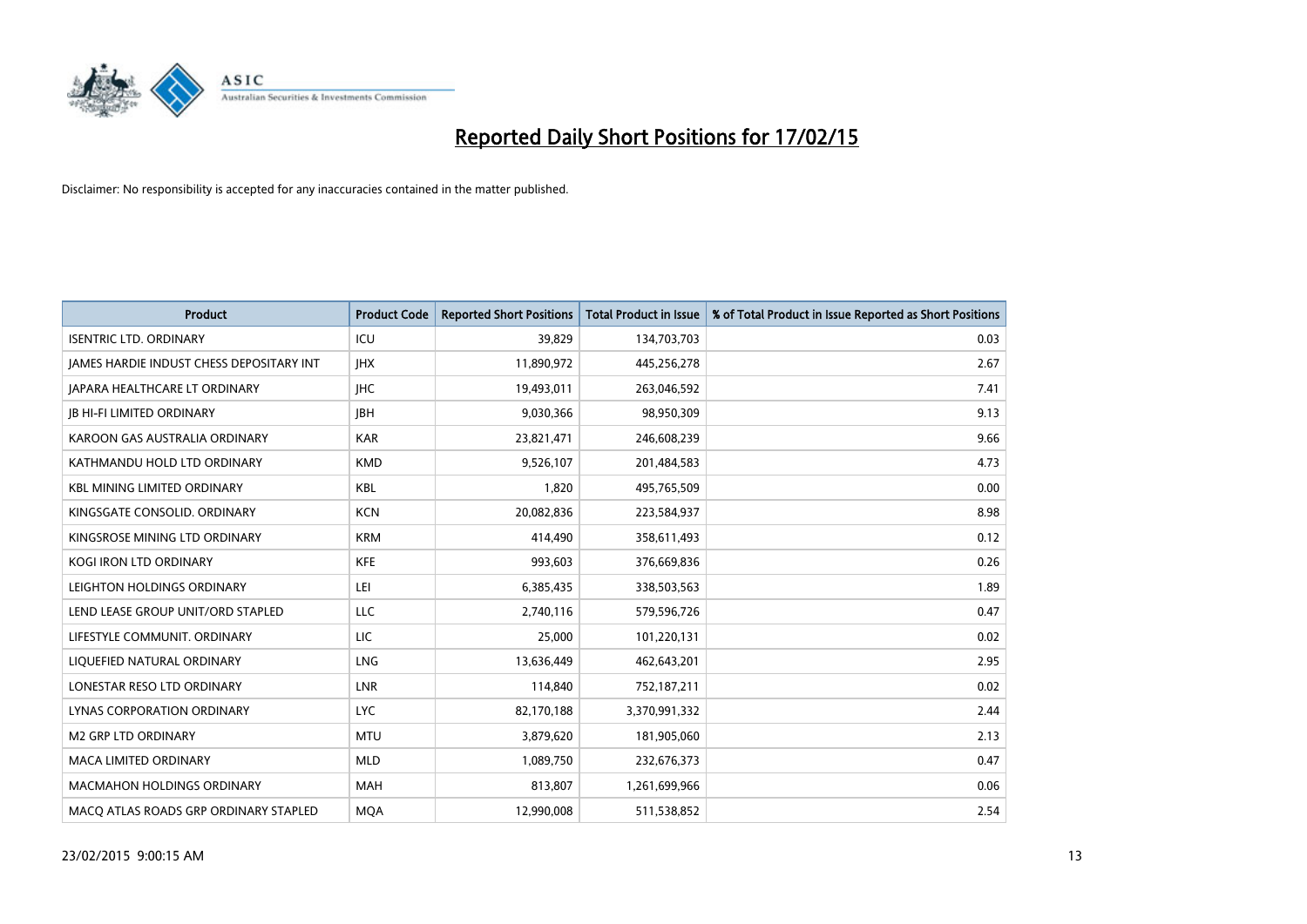

| <b>Product</b>                       | <b>Product Code</b> | <b>Reported Short Positions</b> | <b>Total Product in Issue</b> | % of Total Product in Issue Reported as Short Positions |
|--------------------------------------|---------------------|---------------------------------|-------------------------------|---------------------------------------------------------|
| MACQUARIE GROUP LTD ORDINARY         | <b>MOG</b>          | 1,162,449                       | 324,342,024                   | 0.36                                                    |
| MAGELLAN FIN GRP LTD ORDINARY        | <b>MFG</b>          | 1,515,581                       | 159,818,691                   | 0.95                                                    |
| MANTRA GROUP LTD ORDINARY            | <b>MTR</b>          | 4,317,954                       | 249,471,229                   | 1.73                                                    |
| <b>MATRIX C &amp; E LTD ORDINARY</b> | <b>MCE</b>          | 2,549,261                       | 94,555,428                    | 2.70                                                    |
| MAVERICK DRILLING ORDINARY           | <b>MAD</b>          | 1,036,712                       | 545,000,115                   | 0.19                                                    |
| <b>MAXITRANS INDUSTRIES ORDINARY</b> | <b>MXI</b>          | 247,298                         | 185,075,653                   | 0.13                                                    |
| MAYNE PHARMA LTD ORDINARY            | <b>MYX</b>          | 15,648,512                      | 594,134,193                   | 2.63                                                    |
| MCMILLAN SHAKESPEARE ORDINARY        | <b>MMS</b>          | 529,203                         | 77,525,801                    | 0.68                                                    |
| <b>MCPHERSON'S LTD ORDINARY</b>      | <b>MCP</b>          | 3,793                           | 96,684,407                    | 0.00                                                    |
| MEDIBANK PRIVATE LTD ORDINARY        | <b>MPL</b>          | 22,797,896                      | 2,754,003,240                 | 0.83                                                    |
| MEDUSA MINING LTD ORDINARY           | <b>MML</b>          | 9,408,738                       | 207,794,301                   | 4.53                                                    |
| MELBOURNE IT LIMITED ORDINARY        | <b>MLB</b>          | 1,000                           | 92,944,392                    | 0.00                                                    |
| MEO AUSTRALIA LTD ORDINARY           | <b>MEO</b>          | 411,000                         | 750,488,387                   | 0.05                                                    |
| MERIDIAN ENERGY INSTALMENT RECEIPTS  | <b>MEZCA</b>        | 200,000                         | 1,255,413,626                 | 0.02                                                    |
| MESOBLAST LIMITED ORDINARY           | <b>MSB</b>          | 22,416,699                      | 324,201,029                   | 6.91                                                    |
| METALS X LIMITED ORDINARY            | <b>MLX</b>          | 130,458                         | 416,010,939                   | 0.03                                                    |
| METCASH LIMITED ORDINARY             | <b>MTS</b>          | 145,626,719                     | 928,357,876                   | 15.69                                                   |
| METMINCO LIMITED ORDINARY            | <b>MNC</b>          | 32,000                          | 1,855,516,023                 | 0.00                                                    |
| MIGHTY RIVER POWER ORDINARY          | <b>MYT</b>          | 1,755,623                       | 1,400,012,517                 | 0.13                                                    |
| MINCOR RESOURCES NL ORDINARY         | <b>MCR</b>          | 30,468                          | 188,208,274                   | 0.02                                                    |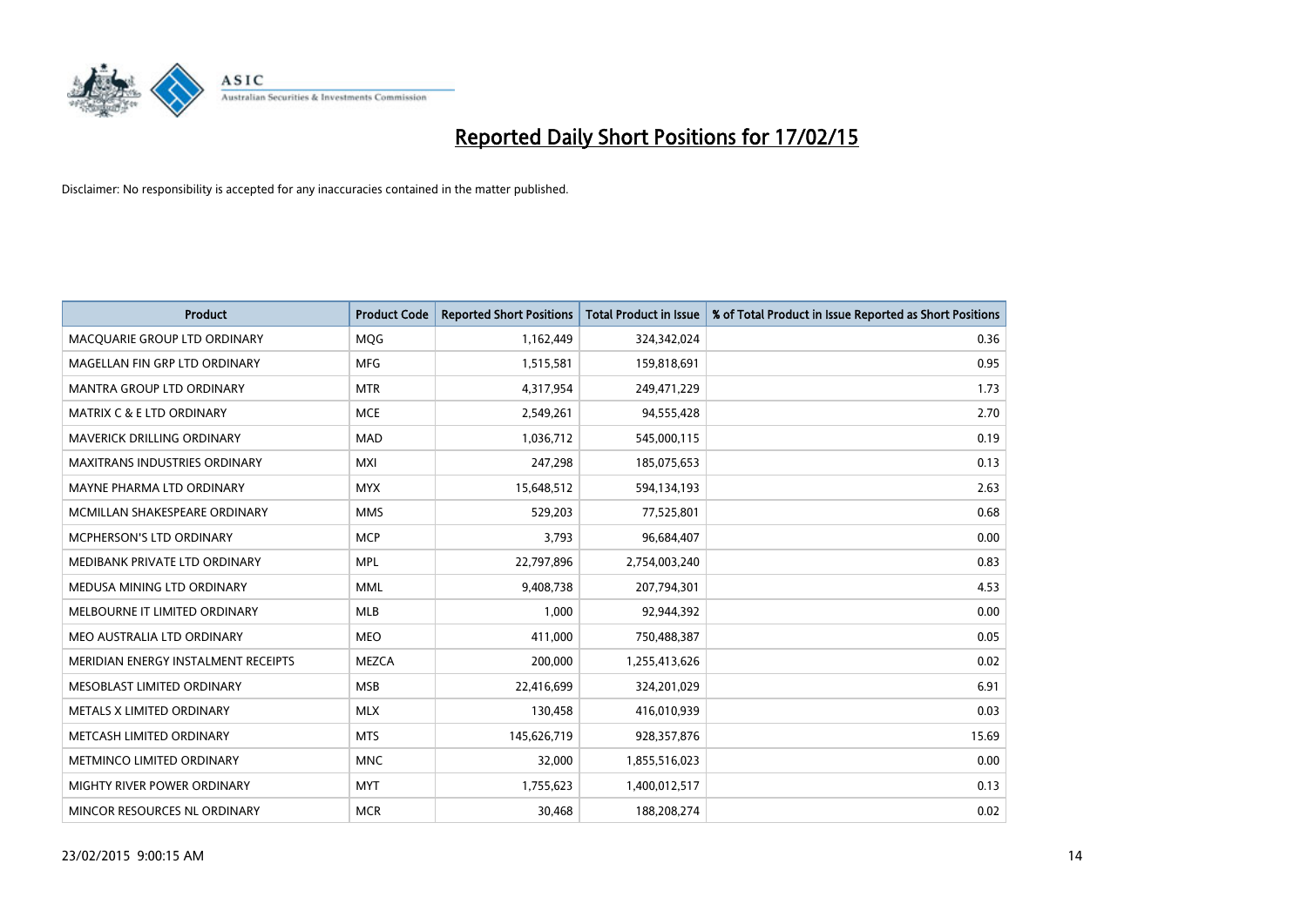

| <b>Product</b>                     | <b>Product Code</b> | <b>Reported Short Positions</b> | <b>Total Product in Issue</b> | % of Total Product in Issue Reported as Short Positions |
|------------------------------------|---------------------|---------------------------------|-------------------------------|---------------------------------------------------------|
| MINERAL DEPOSITS ORDINARY          | <b>MDL</b>          | 1,156,095                       | 103,676,341                   | 1.12                                                    |
| MINERAL RESOURCES, ORDINARY        | <b>MIN</b>          | 16,782,954                      | 187,270,274                   | 8.96                                                    |
| MIRABELA NICKEL LTD ORDINARY       | <b>MBN</b>          | 2,012,125                       | 929,710,216                   | 0.22                                                    |
| MIRVAC GROUP STAPLED SECURITIES    | <b>MGR</b>          | 10,702,946                      | 3,697,197,370                 | 0.29                                                    |
| <b>MMAOFFSHOR ORDINARY</b>         | <b>MRM</b>          | 26,790,772                      | 368,666,221                   | 7.27                                                    |
| MOLOPO ENERGY LTD ORDINARY         | <b>MPO</b>          | 83,833                          | 248,832,798                   | 0.03                                                    |
| <b>MONADELPHOUS GROUP ORDINARY</b> | <b>MND</b>          | 7,561,280                       | 92,998,380                    | 8.13                                                    |
| MONASH IVF GROUP LTD ORDINARY      | <b>MVF</b>          | 973,948                         | 231,081,089                   | 0.42                                                    |
| MORTGAGE CHOICE LTD ORDINARY       | <b>MOC</b>          | 49,284                          | 124,216,248                   | 0.04                                                    |
| <b>MOUNT GIBSON IRON ORDINARY</b>  | <b>MGX</b>          | 67,643,477                      | 1,090,805,085                 | 6.20                                                    |
| MULTIPLEX SITES SITES              | <b>MXUPA</b>        | 2,170                           | 4,500,000                     | 0.05                                                    |
| MYER HOLDINGS LTD ORDINARY         | <b>MYR</b>          | 117,486,591                     | 585,689,551                   | 20.06                                                   |
| NANOSONICS LIMITED ORDINARY        | <b>NAN</b>          | 2,565,938                       | 264,362,826                   | 0.97                                                    |
| NATIONAL AUST. BANK ORDINARY       | <b>NAB</b>          | 11,899,735                      | 2,419,353,823                 | 0.49                                                    |
| NATIONAL STORAGE STAPLED           | <b>NSR</b>          | 1,505,030                       | 295,631,660                   | 0.51                                                    |
| NAVITAS LIMITED ORDINARY           | <b>NVT</b>          | 2,860,012                       | 376,037,813                   | 0.76                                                    |
| NEARMAP LTD ORDINARY               | <b>NEA</b>          | 2,321,254                       | 348,196,101                   | 0.67                                                    |
| NEOMETALS LTD ORDINARY             | <b>NMT</b>          | 1,015                           | 502,212,757                   | 0.00                                                    |
| NEON ENERGY LIMITED ORDINARY       | <b>NEN</b>          | 13,245                          | 553,037,848                   | 0.00                                                    |
| NEW HOPE CORPORATION ORDINARY      | <b>NHC</b>          | 1,019,511                       | 830,999,449                   | 0.12                                                    |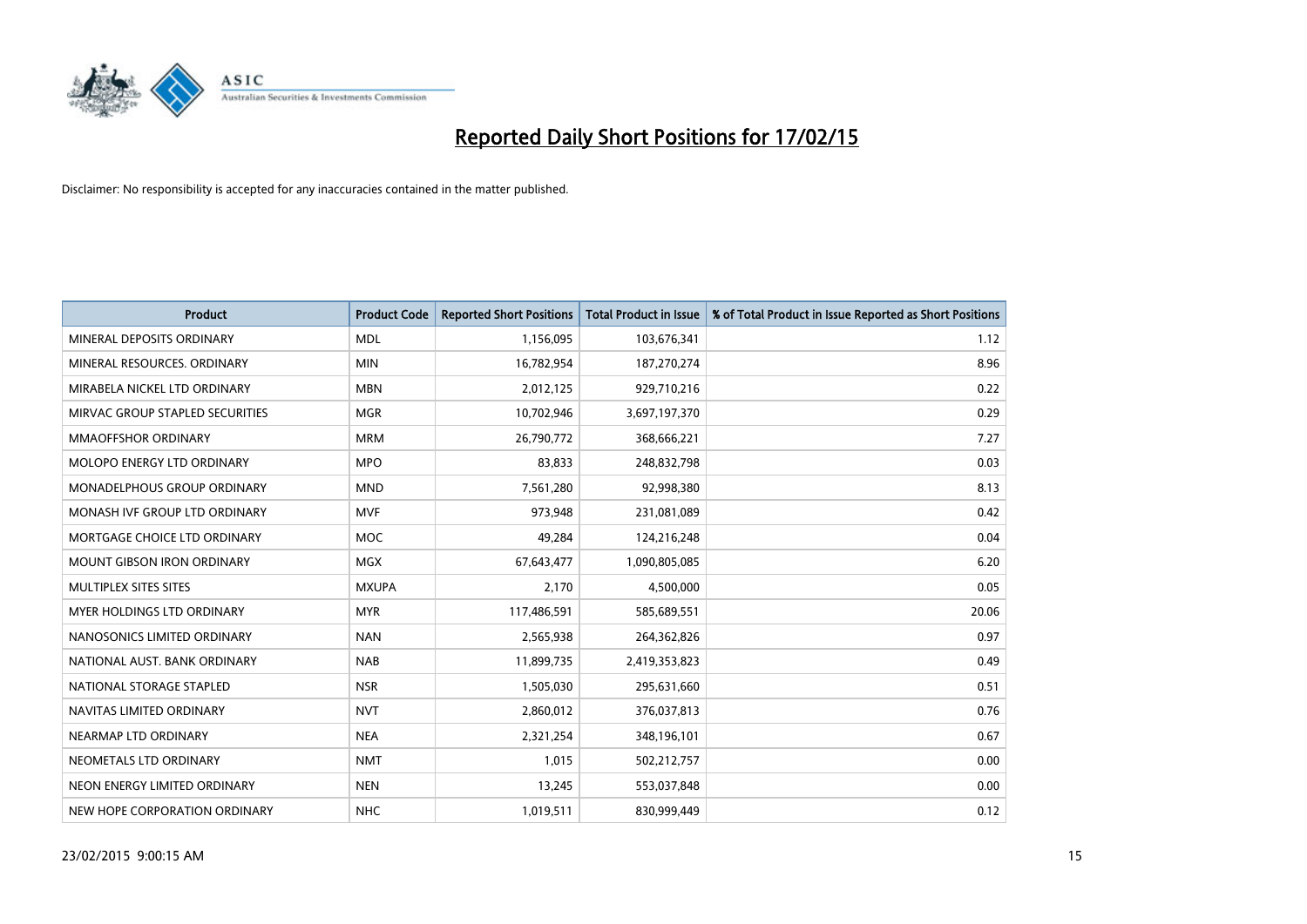

| <b>Product</b>                         | <b>Product Code</b> | <b>Reported Short Positions</b> | <b>Total Product in Issue</b> | % of Total Product in Issue Reported as Short Positions |
|----------------------------------------|---------------------|---------------------------------|-------------------------------|---------------------------------------------------------|
| NEWCREST MINING ORDINARY               | <b>NCM</b>          | 8,043,584                       | 766,510,971                   | 1.05                                                    |
| NEWS CORP A NON-VOTING CDI             | <b>NWSLV</b>        | 121,900                         | 2,513,551                     | 4.85                                                    |
| NEWS CORP B VOTING CDI                 | <b>NWS</b>          | 2,199,729                       | 39,943,353                    | 5.51                                                    |
| NEWSAT LIMITED ORDINARY                | <b>NWT</b>          | 6,322,556                       | 643,874,841                   | 0.98                                                    |
| NEXTDC LIMITED ORDINARY                | <b>NXT</b>          | 19,592,976                      | 193,154,486                   | 10.14                                                   |
| NEXUS ENERGY LIMITED ORDINARY          | <b>NXS</b>          | 58,176                          | 1,330,219,459                 | 0.00                                                    |
| NIB HOLDINGS LIMITED ORDINARY          | <b>NHF</b>          | 161,111                         | 439,004,182                   | 0.04                                                    |
| NINE ENTERTAINMENT ORDINARY            | <b>NEC</b>          | 19,555,634                      | 940,295,023                   | 2.08                                                    |
| NOBLE MINERAL RES ORDINARY             | <b>NMG</b>          | 2,365,726                       | 666,397,952                   | 0.36                                                    |
| NORTHERN IRON LTD ORDINARY             | <b>NFE</b>          | 1,315                           | 484,405,314                   | 0.00                                                    |
| NORTHERN STAR ORDINARY                 | <b>NST</b>          | 8,298,146                       | 592,256,718                   | 1.40                                                    |
| NOVION PROPERTY GRP STAPLED SECURITIES | <b>NVN</b>          | 39,888,814                      | 3,050,627,717                 | 1.31                                                    |
| NRW HOLDINGS LIMITED ORDINARY          | <b>NWH</b>          | 17,156,990                      | 278,888,011                   | 6.15                                                    |
| NUFARM LIMITED ORDINARY                | <b>NUF</b>          | 7,832,510                       | 264,948,132                   | 2.96                                                    |
| NUPLEX INDUSTRIES ORDINARY             | <b>NPX</b>          | 1,000                           | 198,125,827                   | 0.00                                                    |
| OCEANAGOLD CORP. CHESS DEPOSITARY INT  | <b>OGC</b>          | 508,577                         | 301,520,186                   | 0.17                                                    |
| OIL SEARCH LTD ORDINARY                | OSH                 | 26,713,147                      | 1,522,692,587                 | 1.75                                                    |
| OM HOLDINGS LIMITED ORDINARY           | OMH                 | 58,082                          | 733,423,337                   | 0.01                                                    |
| OOH!MEDIA LIMITED ORDINARY             | <b>OML</b>          | 617,955                         | 149,882,534                   | 0.41                                                    |
| ORICA LIMITED ORDINARY                 | ORI                 | 31,862,512                      | 372,743,291                   | 8.55                                                    |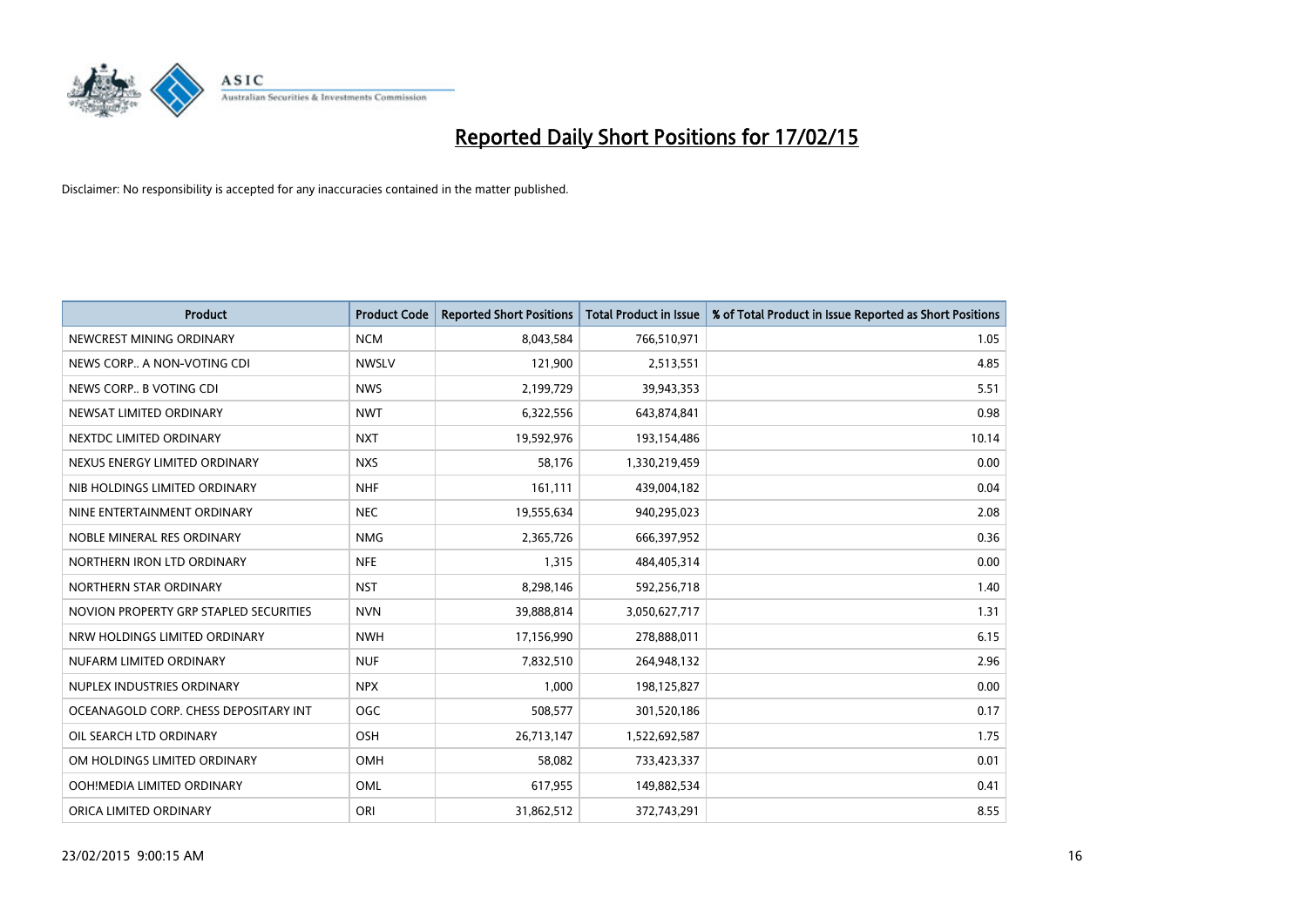

| <b>Product</b>                 | <b>Product Code</b> | <b>Reported Short Positions</b> | <b>Total Product in Issue</b> | % of Total Product in Issue Reported as Short Positions |
|--------------------------------|---------------------|---------------------------------|-------------------------------|---------------------------------------------------------|
| ORIGIN ENERGY ORDINARY         | <b>ORG</b>          | 13, 191, 223                    | 1,106,314,634                 | 1.19                                                    |
| OROCOBRE LIMITED ORDINARY      | <b>ORE</b>          | 3,504,105                       | 147,360,623                   | 2.38                                                    |
| ORORA LIMITED ORDINARY         | <b>ORA</b>          | 1,885,672                       | 1,206,684,923                 | 0.16                                                    |
| OROTONGROUP LIMITED ORDINARY   | ORL                 | 75,026                          | 40,880,902                    | 0.18                                                    |
| OZ MINERALS ORDINARY           | <b>OZL</b>          | 4,638,421                       | 303,470,022                   | 1.53                                                    |
| OZFOREX GROUP LTD ORDINARY     | <b>OFX</b>          | 9,411,733                       | 240,000,000                   | 3.92                                                    |
| <b>PACIFIC BRANDS ORDINARY</b> | <b>PBG</b>          | 87,951,713                      | 917,226,291                   | 9.59                                                    |
| PACIFIC SMILES GRP ORDINARY    | <b>PSQ</b>          | 133,000                         | 151,993,395                   | 0.09                                                    |
| PACT GROUP HLDGS LTD ORDINARY  | <b>PGH</b>          | 1,338,568                       | 294,145,019                   | 0.46                                                    |
| PALADIN ENERGY LTD ORDINARY    | <b>PDN</b>          | 78,269,720                      | 1,666,927,668                 | 4.70                                                    |
| PANAUST LIMITED ORDINARY       | <b>PNA</b>          | 3,418,890                       | 637,071,326                   | 0.54                                                    |
| PANORAMIC RESOURCES ORDINARY   | PAN                 | 1,818,610                       | 321,424,015                   | 0.57                                                    |
| PANTERRA GOLD LTD ORDINARY     | PGI                 | 1                               | 84,812,720                    | 0.00                                                    |
| PAPERLINX LIMITED ORDINARY     | <b>PPX</b>          | 57,743                          | 665, 181, 261                 | 0.01                                                    |
| PATTIES FOODS LTD ORDINARY     | PFL                 | 10,224                          | 139,234,153                   | 0.01                                                    |
| PEET LIMITED ORDINARY          | <b>PPC</b>          | 9,618                           | 484,853,684                   | 0.00                                                    |
| PERPETUAL LIMITED ORDINARY     | <b>PPT</b>          | 1,177,170                       | 46,574,426                    | 2.53                                                    |
| PERSEUS MINING LTD ORDINARY    | PRU                 | 15,881,505                      | 526,656,401                   | 3.02                                                    |
| PHARMAXIS LTD ORDINARY         | <b>PXS</b>          | 8,777                           | 310,621,349                   | 0.00                                                    |
| PHOSPHAGENICS LTD. ORDINARY    | POH                 | 250,000                         | 1,261,965,957                 | 0.02                                                    |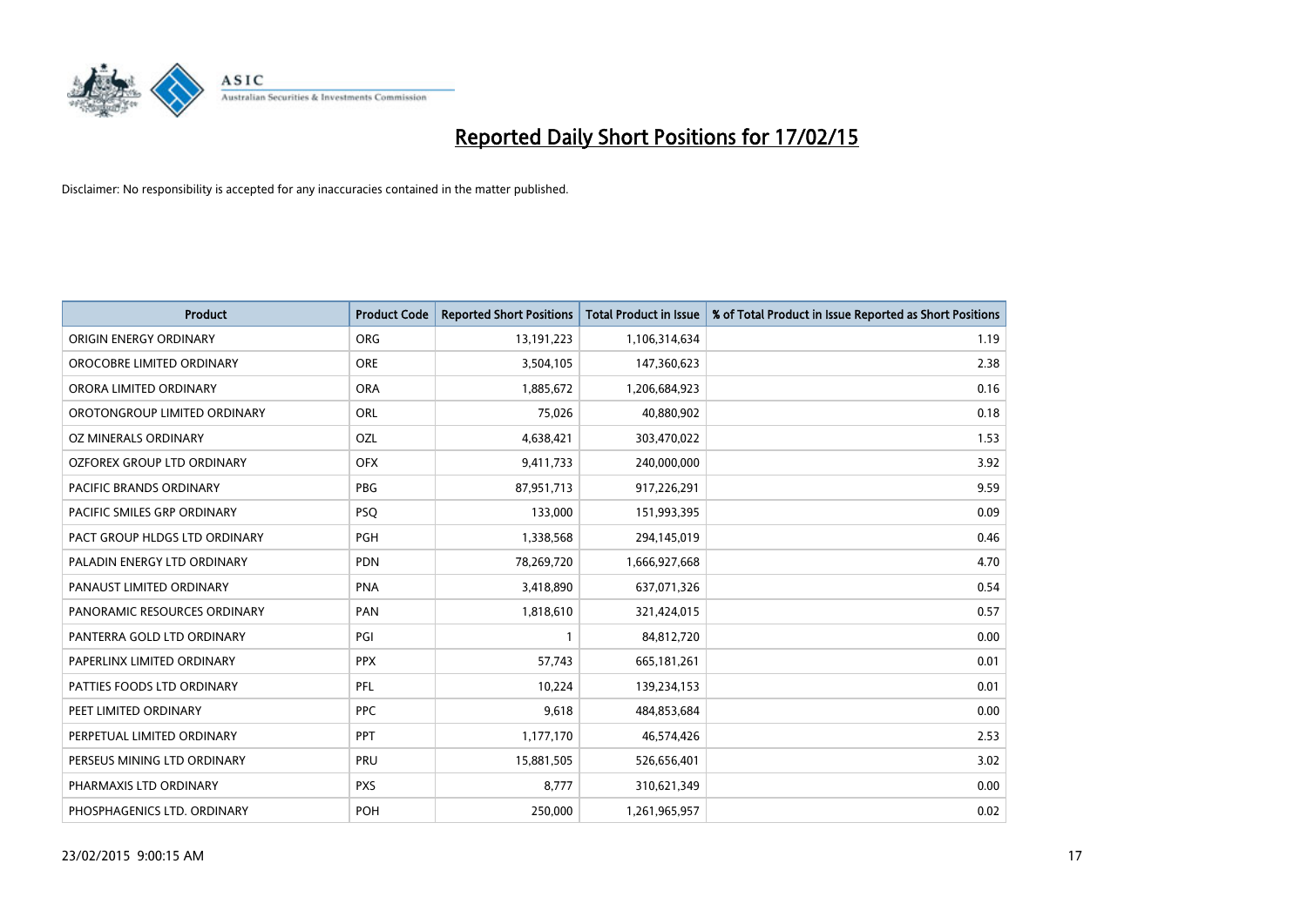

| <b>Product</b>                      | <b>Product Code</b> | <b>Reported Short Positions</b> | <b>Total Product in Issue</b> | % of Total Product in Issue Reported as Short Positions |
|-------------------------------------|---------------------|---------------------------------|-------------------------------|---------------------------------------------------------|
| PLATINUM ASSET ORDINARY             | <b>PTM</b>          | 989,075                         | 581,895,380                   | 0.17                                                    |
| PLATINUM AUSTRALIA ORDINARY         | <b>PLA</b>          | 836,127                         | 504,968,043                   | 0.17                                                    |
| PLATINUM CAPITAL LTD ORDINARY       | <b>PMC</b>          | 190,937                         | 232,190,254                   | 0.08                                                    |
| PMP LIMITED ORDINARY                | <b>PMP</b>          | 27,581                          | 323,781,124                   | 0.01                                                    |
| POSEIDON NICK LTD ORDINARY          | <b>POS</b>          | 1,716,313                       | 683,588,322                   | 0.25                                                    |
| PRANA BIOTECHNOLOGY ORDINARY        | PBT                 | 2,186,040                       | 488,936,960                   | 0.45                                                    |
| PREMIER INVESTMENTS ORDINARY        | <b>PMV</b>          | 673,704                         | 155,900,075                   | 0.43                                                    |
| PRIMA BIOMED LTD ORDINARY           | <b>PRR</b>          | 390,345                         | 1,389,839,964                 | 0.03                                                    |
| PRIMARY HEALTH CARE ORDINARY        | <b>PRY</b>          | 42,809,189                      | 512,130,550                   | 8.36                                                    |
| PRIME MEDIA GRP LTD ORDINARY        | <b>PRT</b>          | 1,207,810                       | 366,330,303                   | 0.33                                                    |
| PROGRAMMED ORDINARY                 | <b>PRG</b>          | 528,422                         | 118,651,911                   | 0.45                                                    |
| PROMESA LIMITED ORDINARY            | <b>PRA</b>          | 1,848,713                       | 384,412,465                   | 0.48                                                    |
| PURA VIDA ENERGY NL ORDINARY        | <b>PVD</b>          | 1,258,063                       | 135,404,383                   | 0.93                                                    |
| <b>QANTAS AIRWAYS ORDINARY</b>      | QAN                 | 1,407,811                       | 2,196,330,250                 | 0.06                                                    |
| OBE INSURANCE GROUP ORDINARY        | <b>OBE</b>          | 14,318,792                      | 1,364,945,301                 | 1.05                                                    |
| QUBE HOLDINGS LTD ORDINARY          | QUB                 | 4,562,324                       | 1,054,428,076                 | 0.43                                                    |
| QUICKSTEP HOLDINGS ORDINARY         | QHL                 | 50,000                          | 397,679,021                   | 0.01                                                    |
| RAMSAY HEALTH CARE ORDINARY         | <b>RHC</b>          | 525,922                         | 202,081,252                   | 0.26                                                    |
| <b>RCG CORPORATION LTD ORDINARY</b> | <b>RCG</b>          | 261,165                         | 268,408,625                   | 0.10                                                    |
| <b>RCR TOMLINSON ORDINARY</b>       | <b>RCR</b>          | 735,280                         | 138,745,453                   | 0.53                                                    |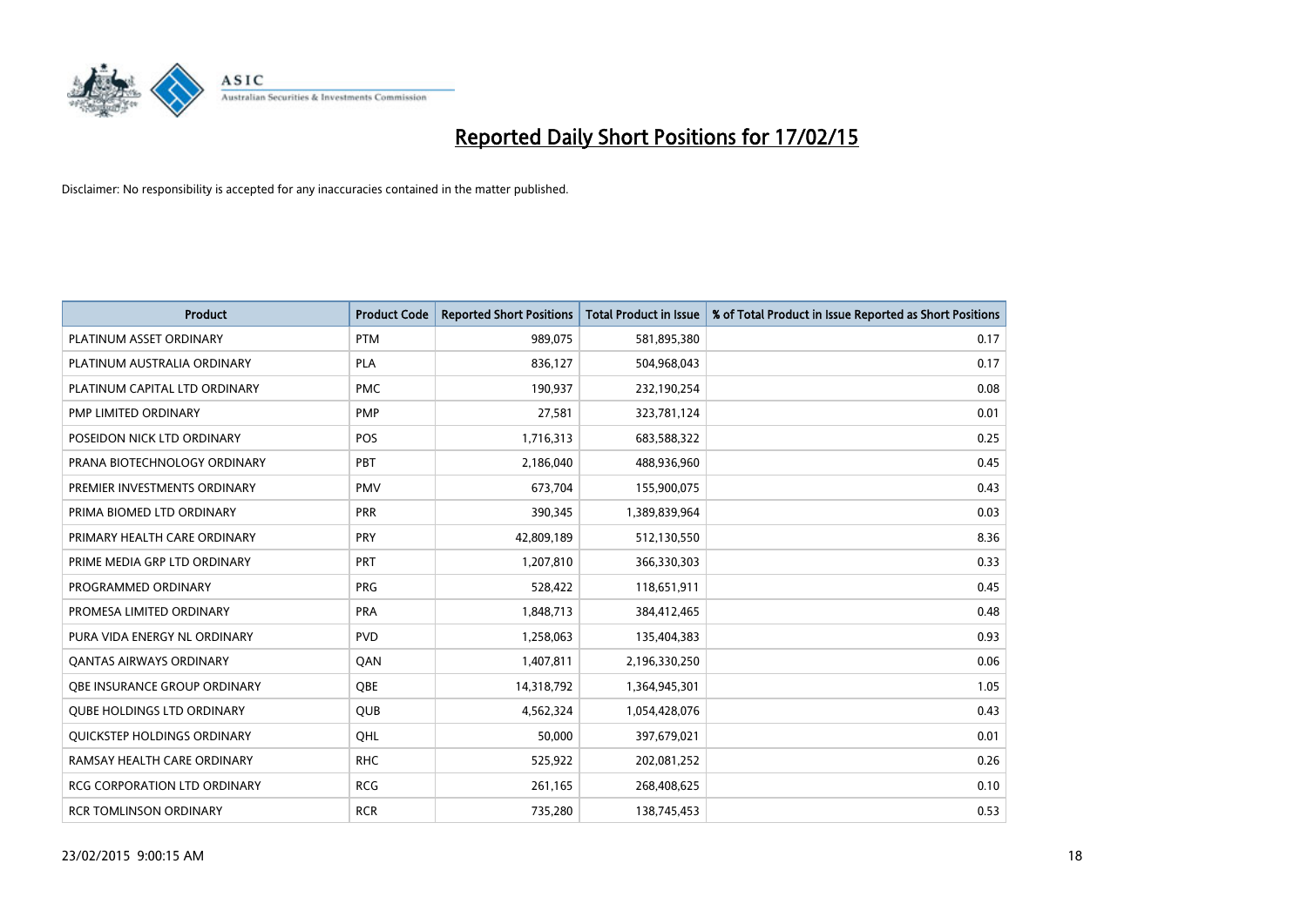

| <b>Product</b>                      | <b>Product Code</b> | <b>Reported Short Positions</b> | <b>Total Product in Issue</b> | % of Total Product in Issue Reported as Short Positions |
|-------------------------------------|---------------------|---------------------------------|-------------------------------|---------------------------------------------------------|
| <b>REA GROUP ORDINARY</b>           | <b>REA</b>          | 1,924,112                       | 131,714,699                   | 1.46                                                    |
| RECALL HOLDINGS LTD ORDINARY        | <b>REC</b>          | 722,526                         | 313,674,711                   | 0.23                                                    |
| <b>RECKON LIMITED ORDINARY</b>      | <b>RKN</b>          | 1,418,525                       | 112,084,762                   | 1.27                                                    |
| <b>RED 5 LIMITED ORDINARY</b>       | <b>RED</b>          | 174,740                         | 759,451,008                   | 0.02                                                    |
| <b>RED FORK ENERGY ORDINARY</b>     | <b>RFE</b>          | 112,160                         | 501,051,719                   | 0.02                                                    |
| REDBANK ENERGY LTD ORDINARY         | <b>AEJ</b>          | 13                              | 786,287                       | 0.00                                                    |
| REGIONAL EXPRESS ORDINARY           | <b>REX</b>          | 34,894                          | 110,154,375                   | 0.03                                                    |
| REGIS HEALTHCARE LTD ORDINARY       | <b>REG</b>          | 1,838,138                       | 300, 345, 797                 | 0.61                                                    |
| <b>REGIS RESOURCES ORDINARY</b>     | <b>RRL</b>          | 34,121,155                      | 499,781,595                   | 6.83                                                    |
| RESMED INC CDI 10:1                 | <b>RMD</b>          | 3,749,299                       | 1,403,838,170                 | 0.27                                                    |
| RESOLUTE MINING ORDINARY            | <b>RSG</b>          | 3,474,982                       | 641,189,223                   | 0.54                                                    |
| <b>RESOURCE GENERATION ORDINARY</b> | <b>RES</b>          | 1,220                           | 581,380,338                   | 0.00                                                    |
| RETAIL FOOD GROUP ORDINARY          | <b>RFG</b>          | 4,883,979                       | 159,386,728                   | 3.06                                                    |
| REX MINERALS LIMITED ORDINARY       | <b>RXM</b>          | 938,031                         | 220,519,784                   | 0.43                                                    |
| <b>RIDLEY CORPORATION ORDINARY</b>  | <b>RIC</b>          | 28,545                          | 307,817,071                   | 0.01                                                    |
| RIO TINTO LIMITED ORDINARY          | <b>RIO</b>          | 6,927,492                       | 435,758,720                   | 1.59                                                    |
| ROC OIL COMPANY ORDINARY            | <b>ROC</b>          | 359,692                         | 687,618,400                   | 0.05                                                    |
| ROX RESOURCES ORDINARY              | <b>RXL</b>          | 5,523,255                       | 849,673,095                   | 0.65                                                    |
| ROYAL WOLF HOLDINGS ORDINARY        | <b>RWH</b>          | 181,790                         | 100,387,052                   | 0.18                                                    |
| SAI GLOBAL LIMITED ORDINARY         | SAI                 | 1,092,463                       | 211,761,727                   | 0.52                                                    |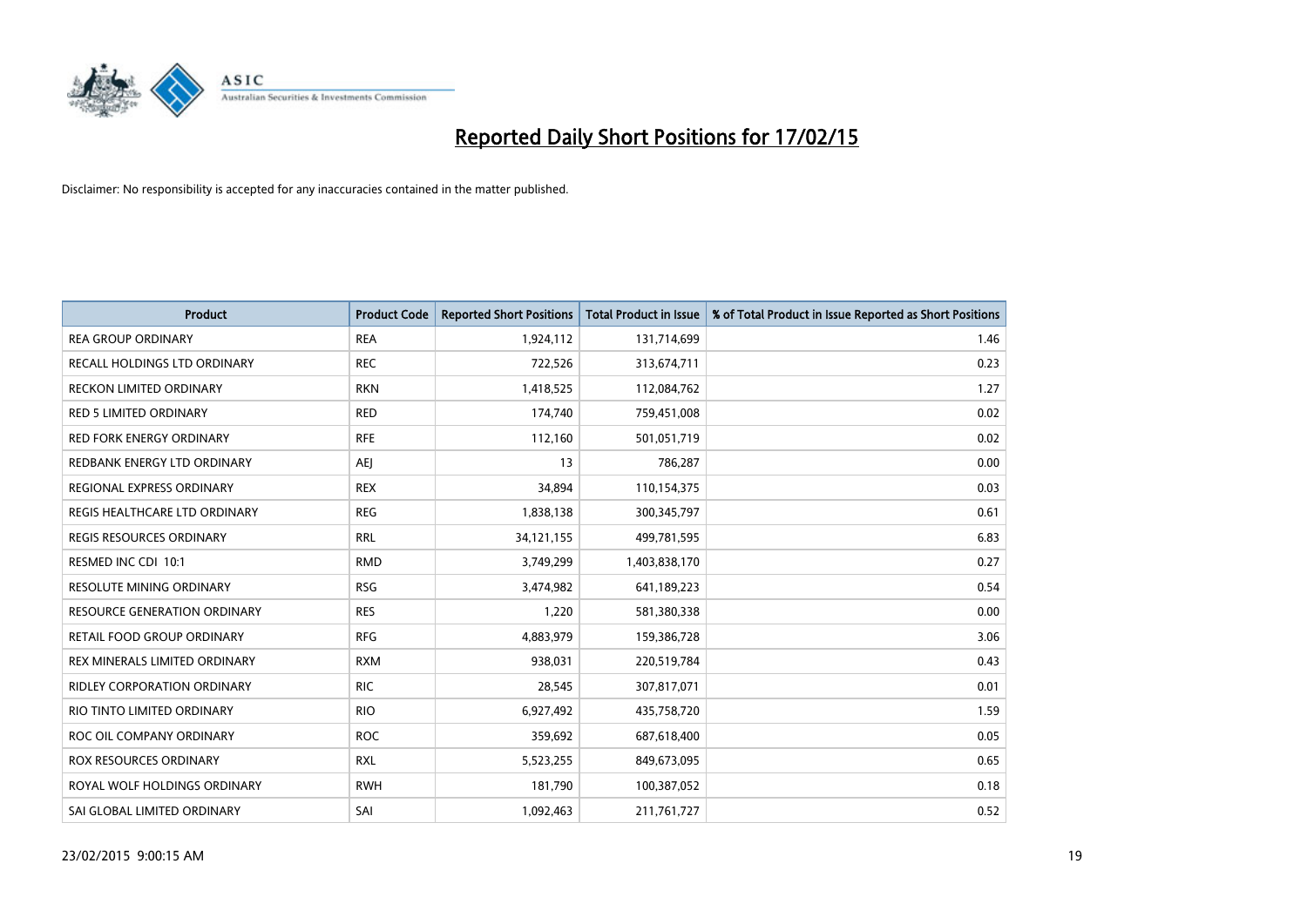

| <b>Product</b>                        | <b>Product Code</b> | <b>Reported Short Positions</b> | <b>Total Product in Issue</b> | % of Total Product in Issue Reported as Short Positions |
|---------------------------------------|---------------------|---------------------------------|-------------------------------|---------------------------------------------------------|
| SALMAT LIMITED ORDINARY               | <b>SLM</b>          | 102,029                         | 159,812,799                   | 0.06                                                    |
| SAMSON OIL & GAS LTD ORDINARY         | SSN                 | 1,442,340                       | 2,837,782,022                 | 0.05                                                    |
| SANDFIRE RESOURCES ORDINARY           | <b>SFR</b>          | 2,919,036                       | 156,428,011                   | 1.87                                                    |
| SANTOS LTD ORDINARY                   | <b>STO</b>          | 16,546,419                      | 982,315,394                   | 1.68                                                    |
| SARACEN MINERAL ORDINARY              | <b>SAR</b>          | 1,518,113                       | 792,784,738                   | 0.19                                                    |
| SCA PROPERTY GROUP STAPLED SECURITIES | SCP                 | 19,555,515                      | 650,839,582                   | 3.00                                                    |
| <b>SCENTRE GRP STAPLED</b>            | <b>SCG</b>          | 15,051,043                      | 5,324,296,678                 | 0.28                                                    |
| SEDGMAN LIMITED ORDINARY              | SDM                 | 1,128,550                       | 227,059,277                   | 0.50                                                    |
| SEEK LIMITED ORDINARY                 | <b>SEK</b>          | 11,045,432                      | 342,622,917                   | 3.22                                                    |
| SELECT HARVESTS ORDINARY              | SHV                 | 1,100,087                       | 70,940,874                    | 1.55                                                    |
| SENEX ENERGY LIMITED ORDINARY         | <b>SXY</b>          | 100,003,135                     | 1,149,657,377                 | 8.70                                                    |
| SERVICE STREAM ORDINARY               | SSM                 | 30                              | 386,389,873                   | 0.00                                                    |
| SEVEN GROUP HOLDINGS ORDINARY         | <b>SVW</b>          | 9,953,396                       | 296,260,281                   | 3.36                                                    |
| SEVEN WEST MEDIA LTD ORDINARY         | SWM                 | 32,848,311                      | 999,160,872                   | 3.29                                                    |
| SEYMOUR WHYTE LTD ORDINARY            | SWL                 | 52,207                          | 87,647,595                    | 0.06                                                    |
| SG FLEET GROUP LTD ORDINARY           | SGF                 | 500,000                         | 242,691,826                   | 0.21                                                    |
| SHINE CORPORATE ORDINARY              | SHJ                 | 37,659                          | 172,400,081                   | 0.02                                                    |
| SIGMA PHARMACEUTICAL ORDINARY         | <b>SIP</b>          | 21,808,675                      | 1,093,424,867                 | 1.99                                                    |
| SILEX SYSTEMS ORDINARY                | <b>SLX</b>          | 6,907,335                       | 170,467,339                   | 4.05                                                    |
| SILVER CHEF LIMITED ORDINARY          | SIV                 | 11,145                          | 29,640,865                    | 0.04                                                    |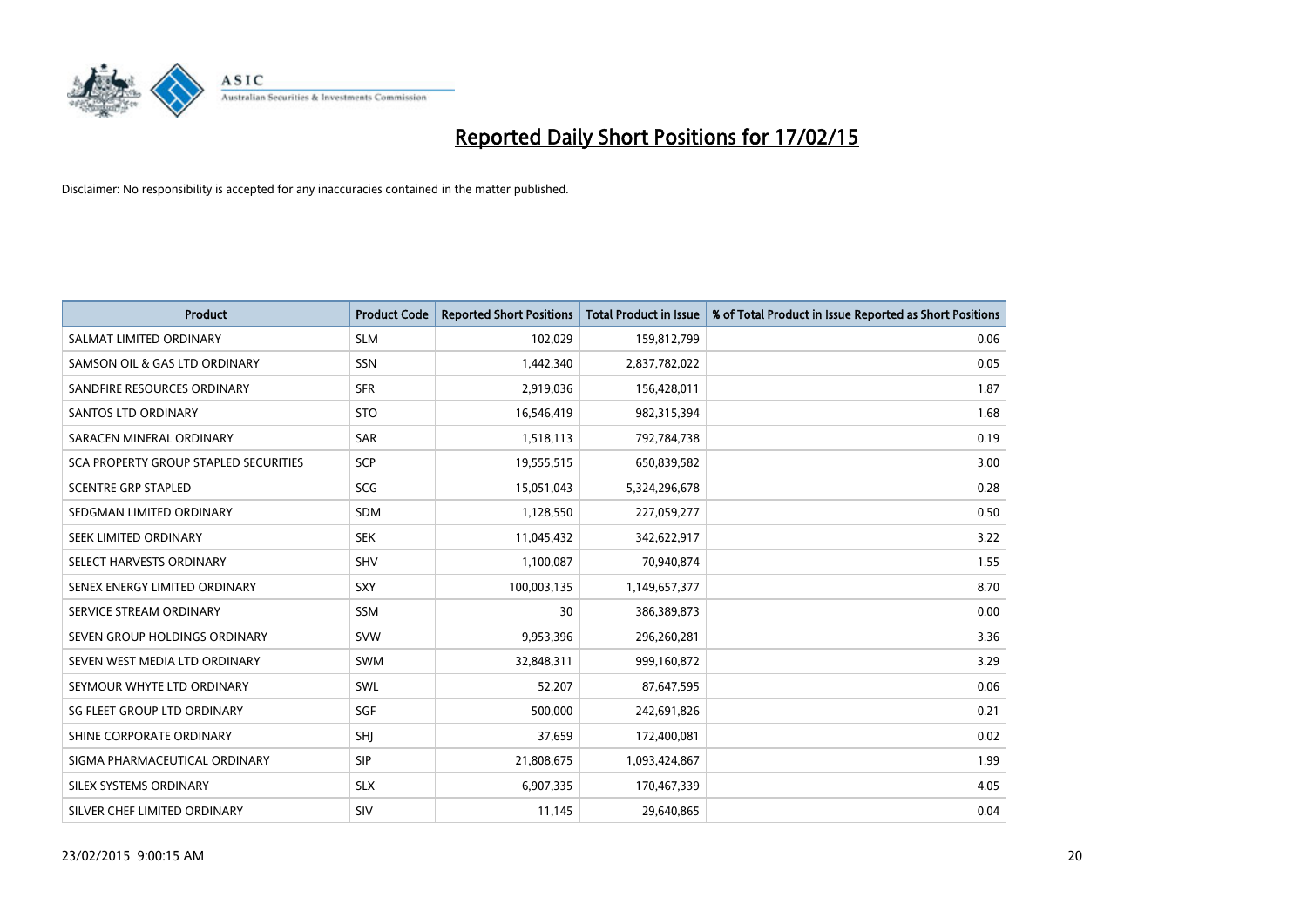

| <b>Product</b>                           | <b>Product Code</b> | <b>Reported Short Positions</b> | <b>Total Product in Issue</b> | % of Total Product in Issue Reported as Short Positions |
|------------------------------------------|---------------------|---------------------------------|-------------------------------|---------------------------------------------------------|
| SILVER LAKE RESOURCE ORDINARY            | <b>SLR</b>          | 19,181,741                      | 503,233,971                   | 3.81                                                    |
| SIMONDS GRP LTD ORDINARY                 | <b>SIO</b>          | 656,557                         | 151,412,268                   | 0.43                                                    |
| SIMS METAL MGMT LTD ORDINARY             | <b>SGM</b>          | 18,835,945                      | 204,696,717                   | 9.20                                                    |
| SINGAPORE TELECOMM. CHESS DEPOSITARY INT | SGT                 | 6,380,836                       | 127,005,879                   | 5.02                                                    |
| SINO GAS ENERGY ORDINARY                 | <b>SEH</b>          | 11,565,351                      | 1,544,247,358                 | 0.75                                                    |
| SIRIUS RESOURCES NL ORDINARY             | <b>SIR</b>          | 17,136,763                      | 341,438,269                   | 5.02                                                    |
| SIRTEX MEDICAL ORDINARY                  | <b>SRX</b>          | 75,497                          | 56,530,231                    | 0.13                                                    |
| SKILLED GROUP LTD ORDINARY               | <b>SKE</b>          | 5,642,484                       | 235,753,791                   | 2.39                                                    |
| <b>SKY NETWORK ORDINARY</b>              | <b>SKT</b>          | 1,554,615                       | 389,139,785                   | 0.40                                                    |
| SKYCITY ENT GRP LTD ORDINARY             | <b>SKC</b>          | 8,729,847                       | 587,472,741                   | 1.49                                                    |
| <b>SLATER &amp; GORDON ORDINARY</b>      | SGH                 | 5,040,745                       | 208,695,621                   | 2.42                                                    |
| SMS MANAGEMENT, ORDINARY                 | <b>SMX</b>          | 1,410,037                       | 69,318,017                    | 2.03                                                    |
| SONIC HEALTHCARE ORDINARY                | SHL                 | 3,107,382                       | 401,401,556                   | 0.77                                                    |
| SOUL PATTINSON (W.H) ORDINARY            | SOL                 | 28,973                          | 239,395,320                   | 0.01                                                    |
| SPARK INFRASTRUCTURE STAPLED US PROHIBT. | SKI                 | 31,321,117                      | 1,466,360,128                 | 2.14                                                    |
| SPARK NEW ZEALAND ORDINARY               | <b>SPK</b>          | 10,184,261                      | 1,834,775,347                 | 0.56                                                    |
| SPDR 200 FUND ETF UNITS                  | STW                 | 12,003                          | 47,705,598                    | 0.03                                                    |
| SPECIALTY FASHION ORDINARY               | <b>SFH</b>          | 31,994                          | 192,236,121                   | 0.02                                                    |
| SPOTLESS GRP HLD LTD ORDINARY            | <b>SPO</b>          | 29,249,452                      | 1,098,290,178                 | 2.66                                                    |
| ST BARBARA LIMITED ORDINARY              | <b>SBM</b>          | 7,566,819                       | 495,102,525                   | 1.53                                                    |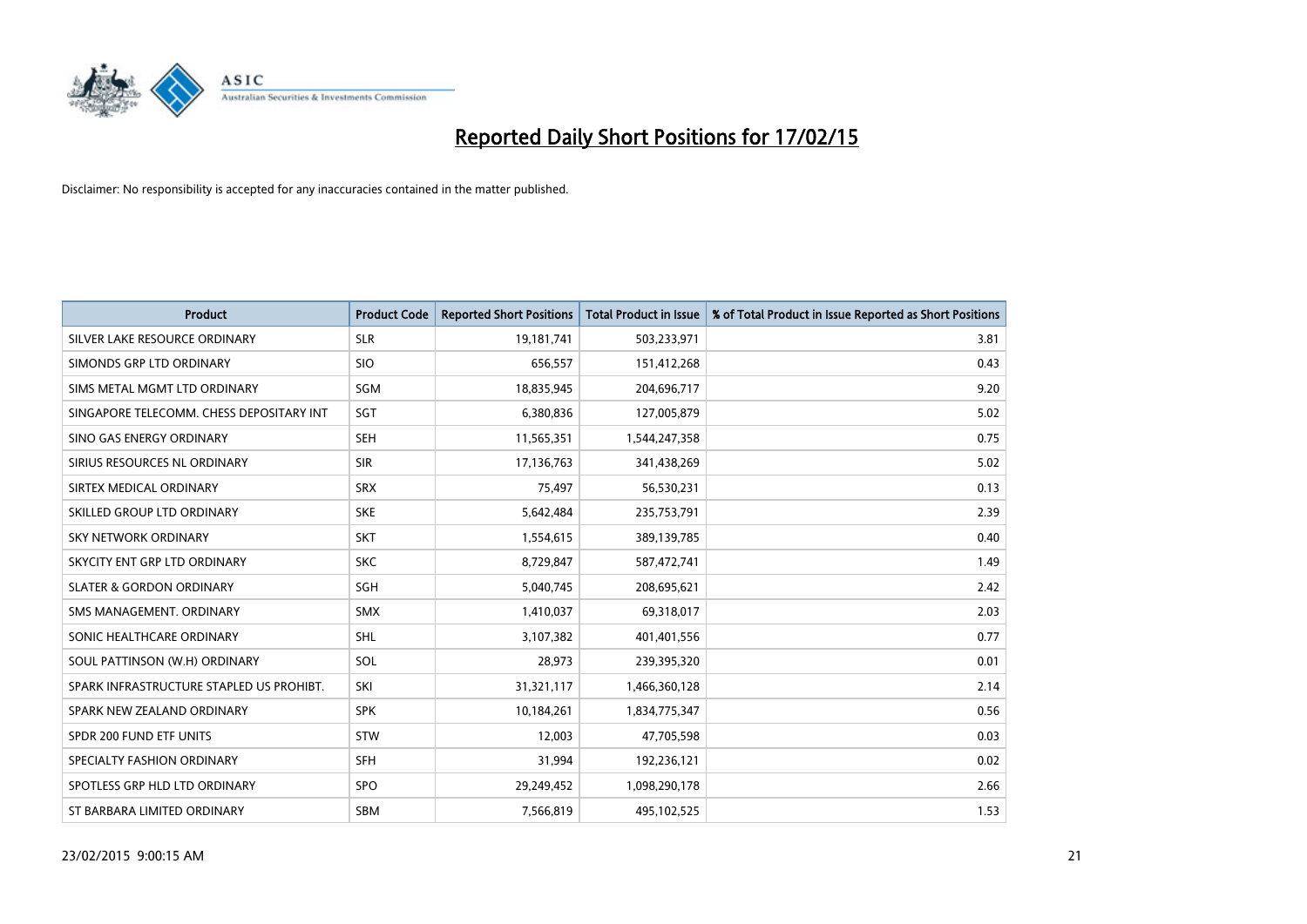

| <b>Product</b>                        | <b>Product Code</b> | <b>Reported Short Positions</b> | <b>Total Product in Issue</b> | % of Total Product in Issue Reported as Short Positions |
|---------------------------------------|---------------------|---------------------------------|-------------------------------|---------------------------------------------------------|
| STARPHARMA HOLDINGS ORDINARY          | SPL                 | 9,147,609                       | 319,138,501                   | 2.87                                                    |
| STEADFAST GROUP LTD ORDINARY          | <b>SDF</b>          | 17,257,731                      | 503,352,992                   | 3.43                                                    |
| STHN CROSS MEDIA ORDINARY             | <b>SXL</b>          | 32,013,846                      | 732,319,622                   | 4.37                                                    |
| STOCKLAND UNITS/ORD STAPLED           | SGP                 | 6,874,264                       | 2,348,746,744                 | 0.29                                                    |
| STRAITS RES LTD. ORDINARY             | SRO                 | 20,212                          | 1,217,730,293                 | 0.00                                                    |
| STW COMMUNICATIONS ORDINARY           | SGN                 | 6,775,487                       | 409,699,000                   | 1.65                                                    |
| SUNCORP GROUP LTD ORDINARY            | <b>SUN</b>          | 8,912,746                       | 1,286,600,980                 | 0.69                                                    |
| SUNDANCE ENERGY ORDINARY              | <b>SEA</b>          | 5,198,649                       | 549,295,839                   | 0.95                                                    |
| SUNDANCE RESOURCES ORDINARY           | SDL                 | 86,361,551                      | 3,110,250,938                 | 2.78                                                    |
| SUNLAND GROUP LTD ORDINARY            | <b>SDG</b>          | 132,928                         | 181,710,087                   | 0.07                                                    |
| SUPER RET REP LTD ORDINARY            | SUL                 | 19,589,539                      | 197,030,571                   | 9.94                                                    |
| SWICK MINING ORDINARY                 | <b>SWK</b>          | 50,001                          | 217,643,703                   | 0.02                                                    |
| SYD AIRPORT STAPLED US PROHIBIT.      | <b>SYD</b>          | 24,328,553                      | 2,216,216,041                 | 1.10                                                    |
| SYRAH RESOURCES ORDINARY              | <b>SYR</b>          | 6,259,637                       | 164,210,076                   | 3.81                                                    |
| TABCORP HOLDINGS LTD ORDINARY         | <b>TAH</b>          | 17,620,359                      | 765,652,364                   | 2.30                                                    |
| TABCORP HOLDINGS LTD RTS23FEB15 FORUS | <b>TAHR</b>         | 32,674                          | 63,804,363                    | 0.05                                                    |
| TAP OIL LIMITED ORDINARY              | <b>TAP</b>          | 115,154                         | 243,186,639                   | 0.05                                                    |
| TASSAL GROUP LIMITED ORDINARY         | <b>TGR</b>          | 223,010                         | 146,897,115                   | 0.15                                                    |
| <b>TATTS GROUP LTD ORDINARY</b>       | <b>TTS</b>          | 21,083,414                      | 1,445,759,948                 | 1.46                                                    |
| <b>TECHNOLOGY ONE ORDINARY</b>        | <b>TNE</b>          | 2,898,671                       | 309,209,455                   | 0.94                                                    |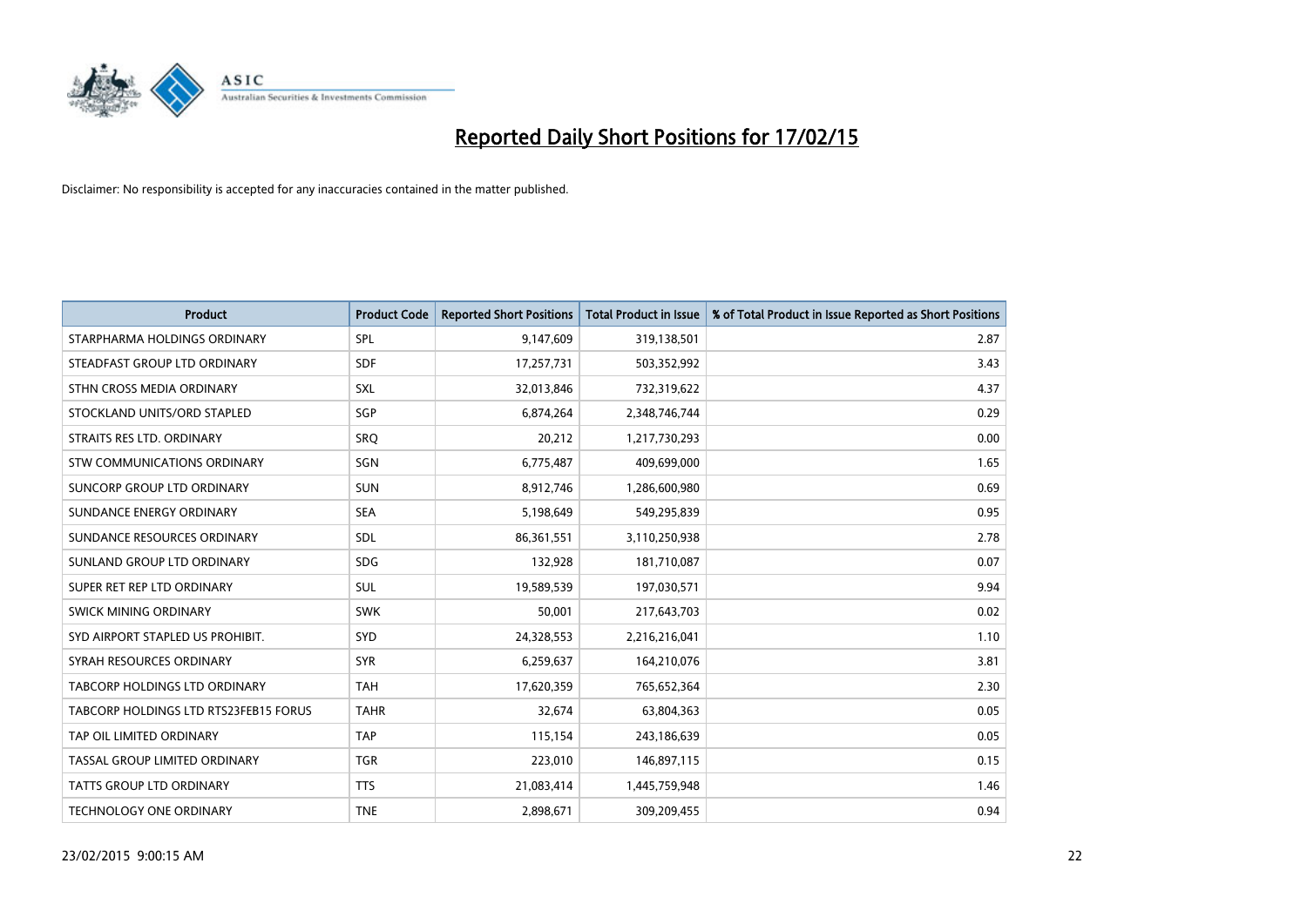

| <b>Product</b>                       | <b>Product Code</b> | <b>Reported Short Positions</b> | <b>Total Product in Issue</b> | % of Total Product in Issue Reported as Short Positions |
|--------------------------------------|---------------------|---------------------------------|-------------------------------|---------------------------------------------------------|
| <b>TELSTRA CORPORATION, ORDINARY</b> | <b>TLS</b>          | 65,981,707                      | 12,225,655,836                | 0.54                                                    |
| TEN NETWORK HOLDINGS ORDINARY        | <b>TEN</b>          | 136,316,934                     | 2,630,984,596                 | 5.18                                                    |
| TERANGA GOLD CORP CDI 1:1            | <b>TGZ</b>          | 10,850                          | 71,141,662                    | 0.02                                                    |
| TFS CORPORATION LTD ORDINARY         | <b>TFC</b>          | 18,586,368                      | 326,983,445                   | 5.68                                                    |
| THE REJECT SHOP ORDINARY             | <b>TRS</b>          | 2,070,473                       | 28,844,648                    | 7.18                                                    |
| THINK CHILDCARE EDU ORDINARY         | <b>TNK</b>          | 500,000                         | 39,600,000                    | 1.26                                                    |
| THORN GROUP LIMITED ORDINARY         | <b>TGA</b>          | 26,970                          | 151,337,839                   | 0.02                                                    |
| TIGER RESOURCES ORDINARY             | TGS                 | 6,312,101                       | 1,143,541,406                 | 0.55                                                    |
| TISSUE THERAPIES ORDINARY            | <b>TIS</b>          | 330,000                         | 282,405,919                   | 0.12                                                    |
| TOLL HOLDINGS LTD ORDINARY           | <b>TOL</b>          | 27,545,826                      | 717,437,878                   | 3.84                                                    |
| TORO ENERGY LIMITED ORDINARY         | <b>TOE</b>          | 30,544                          | 1,903,769,581                 | 0.00                                                    |
| <b>TOWER LIMITED ORDINARY</b>        | <b>TWR</b>          | 924                             | 178,145,130                   | 0.00                                                    |
| TOX FREE SOLUTIONS ORDINARY          | <b>TOX</b>          | 1,174,703                       | 133,752,359                   | 0.88                                                    |
| TPG TELECOM LIMITED ORDINARY         | <b>TPM</b>          | 15,730,804                      | 793,808,141                   | 1.98                                                    |
| TRADE ME GROUP ORDINARY              | <b>TME</b>          | 5,189,980                       | 396,830,595                   | 1.31                                                    |
| <b>TRANSFIELD SERVICES ORDINARY</b>  | <b>TSE</b>          | 6,487,360                       | 512,457,716                   | 1.27                                                    |
| TRANSPACIFIC INDUST, ORDINARY        | <b>TPI</b>          | 84,214,050                      | 1,579,699,505                 | 5.33                                                    |
| TRANSURBAN GROUP TRIPLE STAPLED SEC. | <b>TCL</b>          | 9,196,682                       | 1,906,390,878                 | 0.48                                                    |
| <b>TREASURY GROUP ORDINARY</b>       | <b>TRG</b>          | 82,286                          | 27,604,144                    | 0.30                                                    |
| TREASURY WINE ESTATE ORDINARY        | <b>TWE</b>          | 10,550,264                      | 651,261,403                   | 1.62                                                    |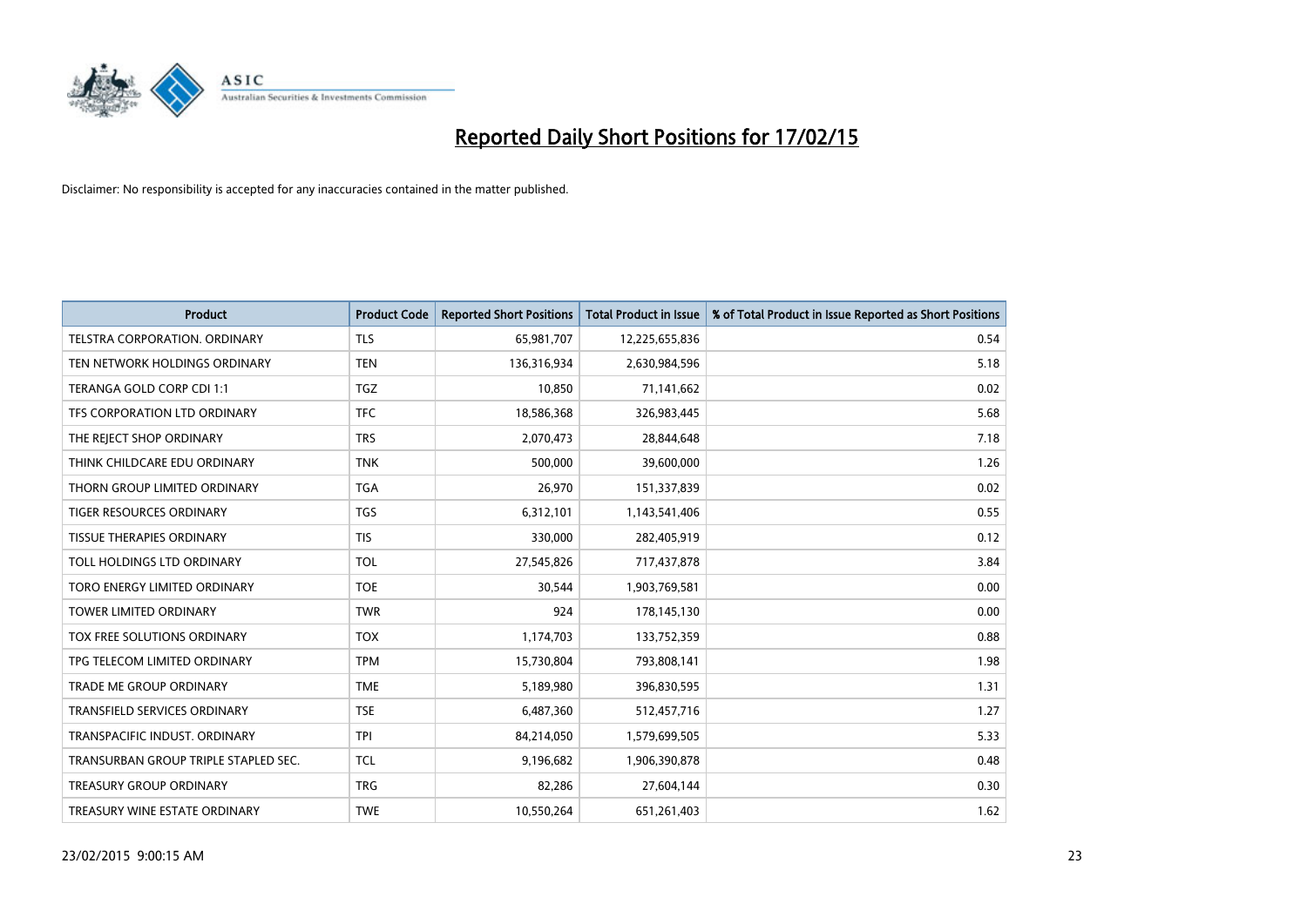

| <b>Product</b>                    | <b>Product Code</b> | <b>Reported Short Positions</b> | <b>Total Product in Issue</b> | % of Total Product in Issue Reported as Short Positions |
|-----------------------------------|---------------------|---------------------------------|-------------------------------|---------------------------------------------------------|
| TROY RESOURCES LTD ORDINARY       | <b>TRY</b>          | 3,299,852                       | 195,265,161                   | 1.69                                                    |
| UGL LIMITED ORDINARY              | UGL                 | 19,294,741                      | 166,511,240                   | 11.59                                                   |
| UNILIFE CORPORATION CDI 6:1       | <b>UNS</b>          | 114,999                         | 273,135,402                   | 0.04                                                    |
| UNITY MINING LTD ORDINARY         | <b>UML</b>          | 320,000                         | 1,140,312,866                 | 0.03                                                    |
| <b>UXC LIMITED ORDINARY</b>       | <b>UXC</b>          | 1,099,741                       | 331,590,518                   | 0.33                                                    |
| <b>VEDA GROUP LTD ORDINARY</b>    | <b>VED</b>          | 12,742,830                      | 842,055,406                   | 1.51                                                    |
| <b>VENTURE MINERALS ORDINARY</b>  | <b>VMS</b>          | 238,000                         | 287,320,170                   | 0.08                                                    |
| VILLAGE ROADSHOW LTD ORDINARY     | <b>VRL</b>          | 1,149,109                       | 159,515,151                   | 0.72                                                    |
| VIRGIN AUS HLDG LTD ORDINARY      | <b>VAH</b>          | 33,170,820                      | 3,524,912,131                 | 0.94                                                    |
| <b>VIRTUS HEALTH LTD ORDINARY</b> | <b>VRT</b>          | 5,490,382                       | 79,885,938                    | 6.87                                                    |
| VISION EYE INSTITUTE ORDINARY     | <b>VEI</b>          | 1,586,666                       | 178,873,554                   | 0.89                                                    |
| <b>VOCATION LTD ORDINARY</b>      | <b>VET</b>          | 11,899,478                      | 230,000,000                   | 5.17                                                    |
| <b>VOCUS COMMS LTD ORDINARY</b>   | <b>VOC</b>          | 3,061,169                       | 105,385,283                   | 2.90                                                    |
| WAM CAPITAL LIMITED ORDINARY      | <b>WAM</b>          | 171                             | 345,405,201                   | 0.00                                                    |
| WARRNAMBOOL CHEESE ORDINARY       | <b>WCB</b>          | 19                              | 56,098,797                    | 0.00                                                    |
| <b>WATPAC LIMITED ORDINARY</b>    | <b>WTP</b>          | 2,759,632                       | 189,258,397                   | 1.46                                                    |
| <b>WDS LIMITED ORDINARY</b>       | <b>WDS</b>          | 174,920                         | 144,740,614                   | 0.12                                                    |
| WEBJET LIMITED ORDINARY           | <b>WEB</b>          | 2,119,365                       | 79,397,959                    | 2.67                                                    |
| WESFARMERS LIMITED ORDINARY       | <b>WES</b>          | 10,262,454                      | 1,123,752,517                 | 0.91                                                    |
| WESTERN AREAS LTD ORDINARY        | <b>WSA</b>          | 3,540,203                       | 232,580,131                   | 1.52                                                    |